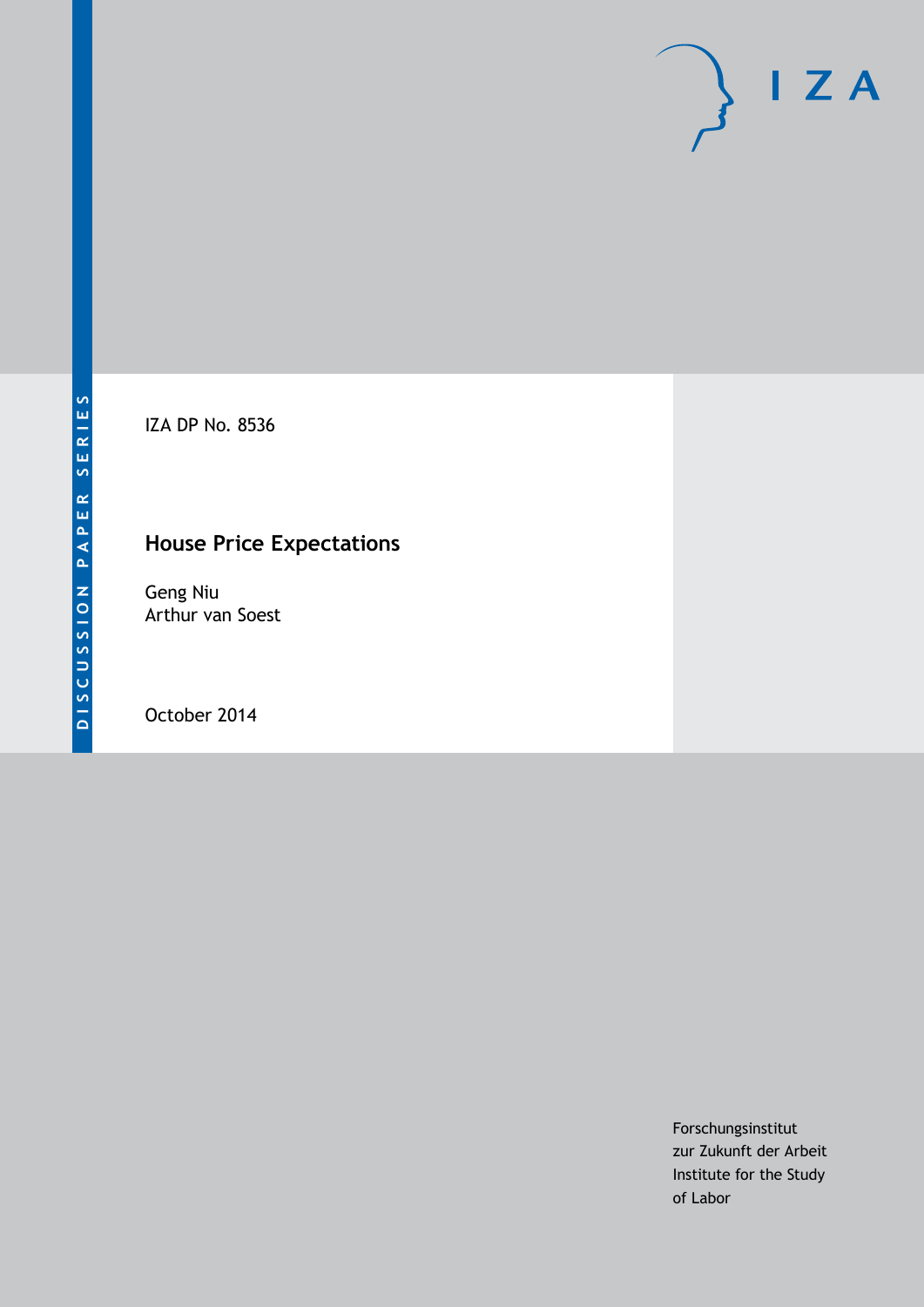# **House Price Expectations**

## **Geng Niu**

*Southwestern University of Finance and Economics*

### **Arthur van Soest**

*Tilburg University, IZA and Netspar*

### Discussion Paper No. 8536 October 2014

IZA

P.O. Box 7240 53072 Bonn Germany

Phone: +49-228-3894-0 Fax: +49-228-3894-180 E-mail: [iza@iza.org](mailto:iza@iza.org)

Any opinions expressed here are those of the author(s) and not those of IZA. Research published in this series may include views on policy, but the institute itself takes no institutional policy positions. The IZA research network is committed to the IZA Guiding Principles of Research Integrity.

The Institute for the Study of Labor (IZA) in Bonn is a local and virtual international research center and a place of communication between science, politics and business. IZA is an independent nonprofit organization supported by Deutsche Post Foundation. The center is associated with the University of Bonn and offers a stimulating research environment through its international network, workshops and conferences, data service, project support, research visits and doctoral program. IZA engages in (i) original and internationally competitive research in all fields of labor economics, (ii) development of policy concepts, and (iii) dissemination of research results and concepts to the interested public.

IZA Discussion Papers often represent preliminary work and are circulated to encourage discussion. Citation of such a paper should account for its provisional character. A revised version may be available directly from the author.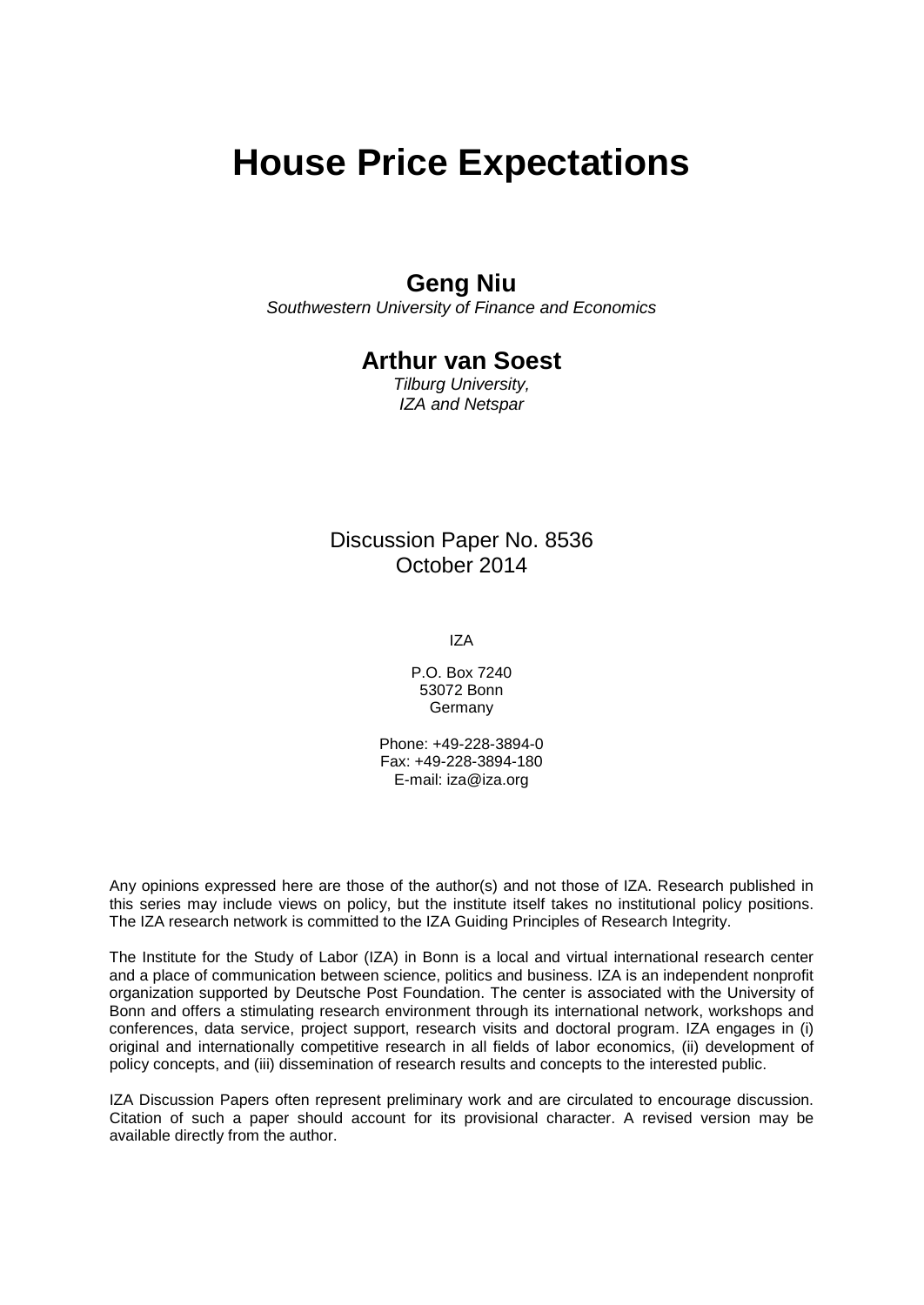IZA Discussion Paper No. 8536 October 2014

## **ABSTRACT**

## **House Price Expectations**

Utilizing new survey data collected between 2009 and 2014, this paper analyzes American households' subjective expectations on future home values. We explore the relationship between house price expectations, local economic conditions, and households' individual characteristics. We examine the heterogeneity in expectations based on panel data models. In particular, we estimate the individual- and time-specific subjective probability distributions for five-year-ahead home values. House price expectations vary significantly over time, and are positively related to past housing returns and perceived economic conditions. There is large variation in both the central tendency and the uncertainty of expectations on future home values across individuals, which is associated with several socio-economic and demographic factors. Comparing expectations and realizations shows that households only partially anticipated the large downward changes in home values in the time period 2009 – 2011.

JEL Classification: D84, R31, E31

Keywords: subjective expectations, house price, survey data

Corresponding author:

Arthur van Soest Department of Econometrics & Operations Research Tilburg University Warandelaan 2 5037 AB Tilburg The Netherlands E-mail: [a.h.o.vansoest@tilburguniversity.edu](mailto:a.h.o.vansoest@tilburguniversity.edu)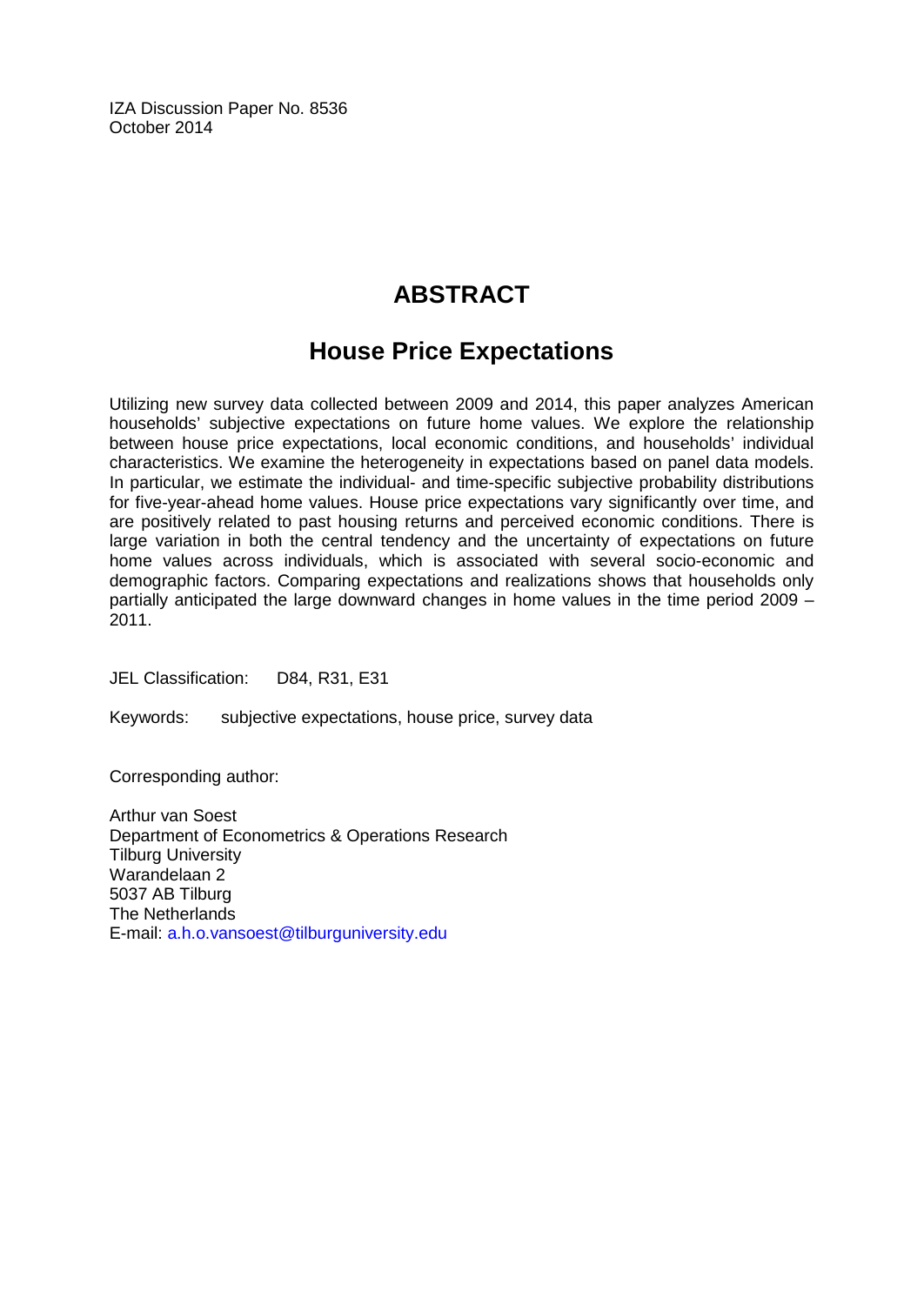#### 1. Introduction

Housing is the dominant component of wealth for many households, and the housing sector is an important part of the economy. House price expectations are important for the functioning of the housing market and for life cycle decision making of consumers. Still, the literature on measurement and analysis of house price expectations is sparse. Little research has been done on how households vary in their forecasts of price movements, partly due to lack of data. Notable exceptions are the studies by Case and Shiller ([\(Case and Shiller, 1988\)](#page-32-0), [\(Case and Shiller, 2003\)](#page-32-1), and [\(Case et al.,](#page-32-2) [2012\)](#page-32-2)), who conducted surveys of home buyers in four metropolitan areas in the US in the year 1988 and annually from 2003 to 2012. However, still very little is known about subjective house price expectations at a national level.

In this paper we analyze households' expectations on house prices elicited from probabilistic questions in a national longitudinal survey from 2009 to 2014. We study the distribution of expectations across individuals, and link subjective expectations to local house price trends, state-level economic indicators, and individual and household characteristics. Furthermore, we fit the subjective distribution of future home values for each individual at each point in time and analyze how the central tendency and uncertainty of these distributions vary with household, regional, and business cycle characteristics. Finally, we compare expectations with subsequent realizations to examine how well individuals forecast their home values.

This study adds several empirical findings to the literature. At the state level, we find a certain level of momentum in one-year house price expectations: Recent changes in local house prices are positively related to expected changes in the near future. At the same time, there is evidence of mean-reversion in expectations: People in areas that experienced most dramatic house prices declines have higher expectations of future home value changes, especially for the long-run. Movements in general local economic conditions, measured by unemployment rates, are also positively related to expected changes in future home values. In addition, people with higher education levels are more responsive to changes in local house prices and unemployment rates than others, which is consistent with ndings in the existing literature that reactions to macroeconomic news are heterogeneous.

At the individual level, expectations are related to current home values and vary across socio-economic groups. Males, higher income families and higher educated individuals are in general more optimistic than others. These associations may also reflect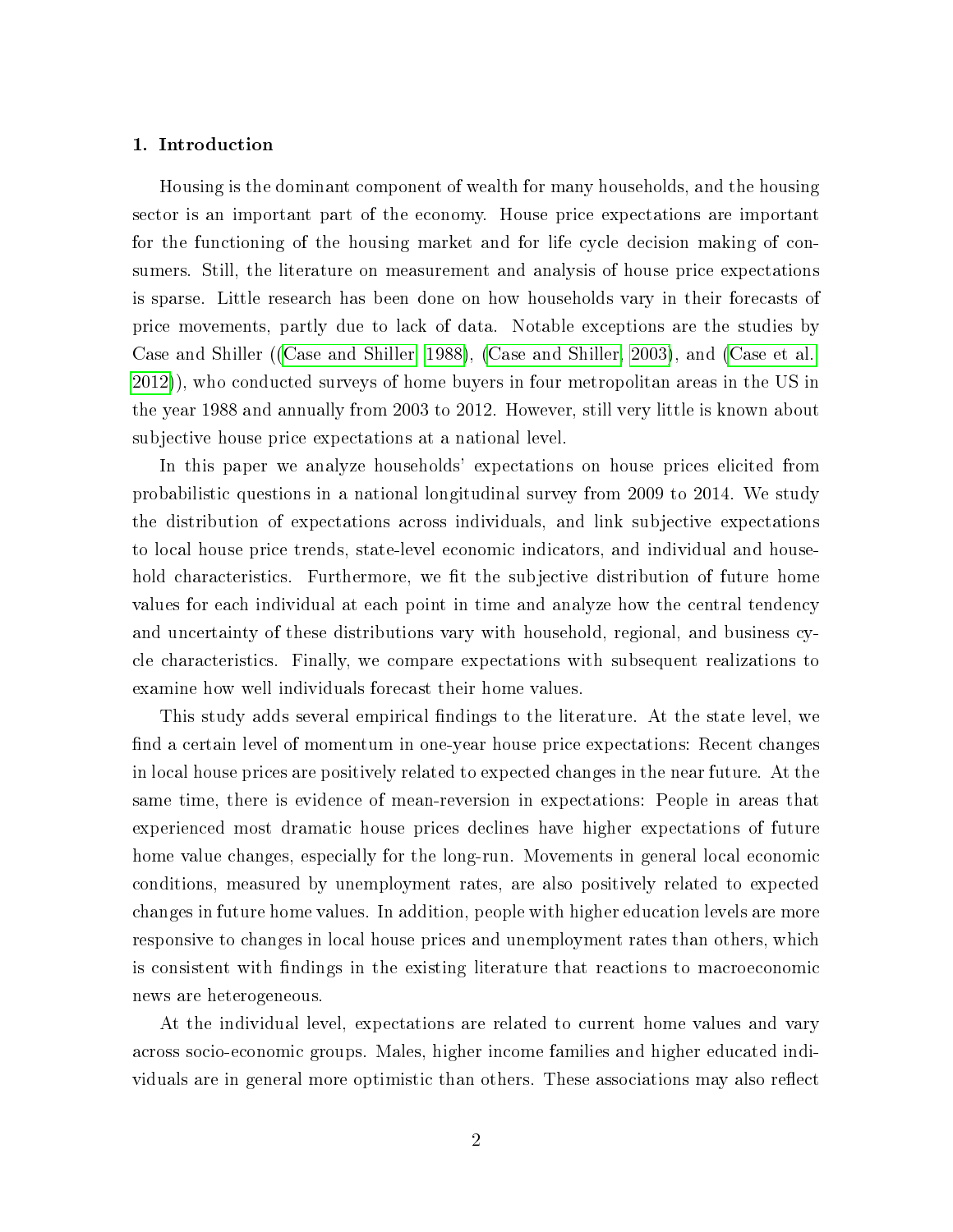correlations between some socio-economic variables and unobserved individual effects reflecting optimism or pessimism. After controlling for individual fixed effects to capture this, the characteristics that remain statistically and economically signicant are related to perceptions of the personal financial situation, so-called "economic sentiment". In addition to the central tendency, we also find substantial heterogeneity in the subjective uncertainty about five-year-ahead home values across individuals and over time. In particular, female and younger respondents are more uncertain about their future home values. Finally, in all specifications, persistent unobserved individual effects account for around 50% of the unobserved variation in house price expectations.

We also compare expectations of future home values to subsequent realizations. Ex post, households appear to have been overoptimistic about future home values at both one-year and five-year horizons during the financial crisis. This can be due to irrational expectations or unanticipated macroeconomic shocks. For one year expectations, macroeconomic shocks are less likely to be the only explanation as the forecast errors were of the same sign in several consecutive years.

From a methodological point of view, our paper exploits the panel feature of the data and controls for fixed unobserved individual effects. This is different from previous studies on subjective expectations which mainly focus on cross-sectional data. Our panel data analysis is better in identifying and measuring the effects that are related to changes in expectations over time for a given individual. Besides, we use two methods to elicit the subjective distribution of future home values based on answers to probabilistic questions. The first method follows the line of thoughts in [Dominitz](#page-33-0) [and Manski](#page-33-0) [\(1997b\)](#page-33-0) and fits a parametric distribution for each respondent separately. The second approach follows [Bellemare et al.](#page-32-3) [\(2012\)](#page-32-3) and uses spline interpolation to fit the subjective distribution non-parametrically, with weaker assumptions on the shape of the distribution. Using two different methods provides more robust inference.

Our paper is related to several strands of the literature. First, measurement and analysis of households' beliefs about future outcomes have attracted increasing attention over recent years. The literature has produced a fair amount of empirical findings on how expectations vary across individuals and over time. Examples are studies on survival expectations ([\(Hurd and McGarry, 1995\)](#page-34-0)), future income ([\(Dominitz, 2001\)](#page-33-1)), work status ([\(Stephens Jr, 2004\)](#page-35-0)), inflation ([\(Bruine de Bruin and Manski, 2011\)](#page-32-4)). pensions and retirement ages ([\(Bissonnette and Van Soest, 2012\)](#page-32-5)), retirement income replacement rates ([\(De Bresser and van Soest, 2013b\)](#page-33-2)), and returns on financial assets ([\(Dominitz and Manski, 2007\)](#page-33-3)). See also [Manski](#page-35-1) [\(2004\)](#page-35-1) and [Hurd](#page-34-1) [\(2009\)](#page-34-1) for excellent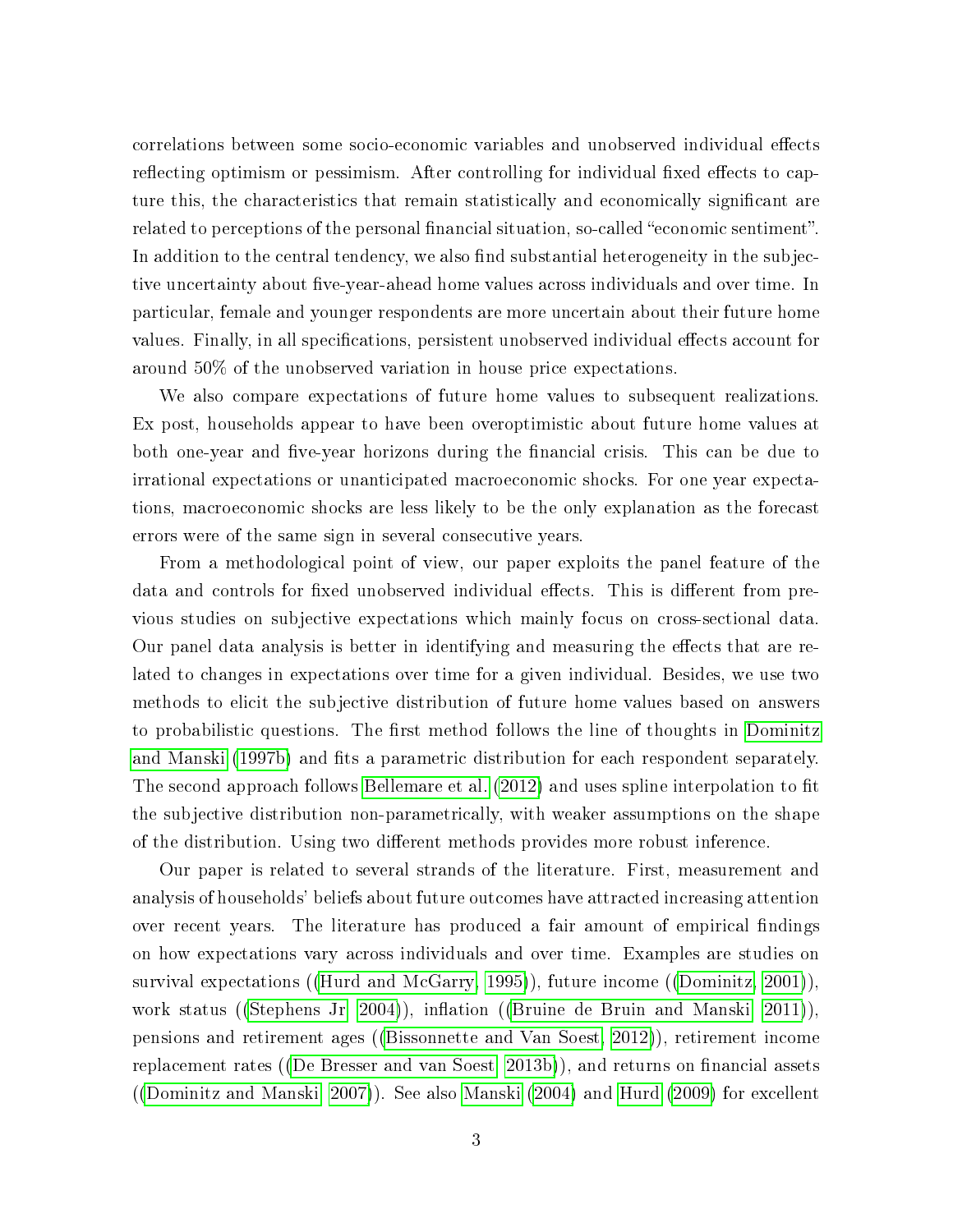overviews. Particularly, household's subjective expectations on stock price have been investigated extensively. While participation in the stock market is limited, housing is widely owned and remains the most significant component of non-human wealth for most households. Still, the survey evidence on house price expectations is rare. The studies by Case, Shiller, and Thompson referred to above (e.g. [\(Case and Shiller, 1988\)](#page-32-0), [\(Case and Shiller, 2003\)](#page-32-1), and [\(Case et al., 2012\)](#page-32-2)), include only a limited number of recent home buyers in selected geographic areas, while our study is representative of the US population. Moreover, our study controls for local economic factors and a rich set of respondent characteristics, as well as unobserved individual effects. Our paper therefore substantially extends the existing literature on house price expectations.

Second, this article is also related to a line of research that analyzes the segmentation in housing return and risk, especially along the dimensions of property values and income. For example, [Kiel and Carson](#page-34-2) [\(1990\)](#page-34-2) and [Pollakowski et al.](#page-35-2) [\(1991\)](#page-35-2) find that both low- and high-value homes appreciate more rapidly than middle-value homes do, whereas [Seward et al.](#page-35-3)  $(1992)$  find that high-value homes have higher appreciation rates only during booming periods. In terms of risk, [Peng and Thibodeau](#page-35-4) [\(2013\)](#page-35-4) find that in the Denver metro area, house price risk is significantly higher for low-income households. While ex-post house price returns and risk have been discussed in a number of papers, our paper provides empirical findings on the heterogeneity in the ex-ante expected returns and risk along various dimensions.

Third, there has been a growing interest in understanding the formation of house price expectations. It has been found that in many areas households hold extrapolative expectations in the sense of believing that recent changes will continue in the future, but only a few papers provide direct evidence on such extrapolative expectations in housing. Case and Shiller found that expectations of future home values are higher for home buyers in periods and locations with larger house price increases, and the authors conjectured that optimistic expectations are an important force behind house price appreciations during booms ([\(Case and Shiller, 1988\)](#page-32-0) and [\(Case and Shiller, 2003\)](#page-32-1)). Using the Michigan Survey of Consumers, [Piazzesi and Schneider](#page-35-5) [\(2009\)](#page-35-5) also found that the proportion of individuals that expect rising house prices increased along with actual prices during the recent boom. Our paper links expectations of future home values to state-level house price changes in different time periods, showing that recent changes in local house prices are positively associated with short-term expectations, but have very weak impact on long-term expectations. Moreover, we find that people in places that experienced prolonged house price declines actually have higher expectations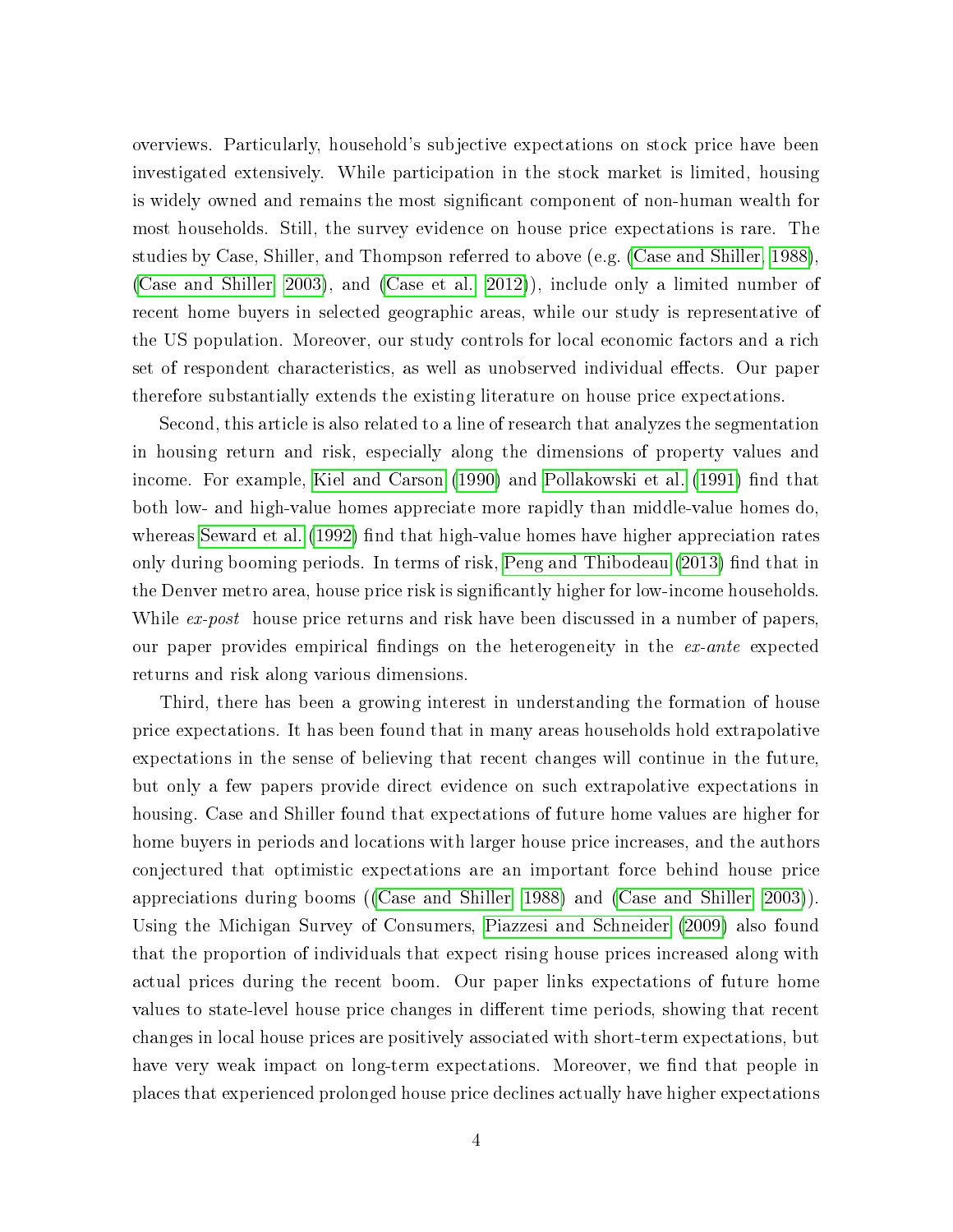of future home values. Apart from past house prices, we also found that expectations are positively related to local economic conditions and people's economic well-being, which indicates an association between house price expectations and the business cycle.

Finally, although this is something we do not address directly, the importance of housing as a component of household wealth implies that data on subjective house price expectations have the potential to make a substantial contribution to our understanding of life-cycle decisions. A large literature has documented a substantial impact of house prices on households' intertemporal choices, including, for example, housing demand  $((\text{Han}, 2010))$ , consumption allocation  $((\text{Campbell} \text{ and } \text{Cocco}, 2007)$  and  $(\text{Browning})$ [et al., 2013\)](#page-32-7)), portfolio choice ([\(Cocco, 2004\)](#page-33-4) and [\(Yao, 2004\)](#page-35-6)), and fertility choice ([\(Lovenheim and Mumford, 2013\)](#page-35-7)). Most papers focus on the impacts of realized house price changes. However, expectations of future values are likely to also play an important role, if decisions are made in an intertemporal context. [Miller et al.](#page-35-8) [\(2011\)](#page-35-8) first tested the impacts of expected future house price changes, proxied by the changes in the volume of home sales , on economic production. They argue that anticipated house price changes affect life time wealth, and thus have a similar economic impact as realized house price changes. Using subjective expectations data avoids assumptions on how expectations are formed. A number of studies have attempted to include subjective expectations data in the analysis of decisions under uncertainty. For example, [Delavande](#page-33-5) [\(2008\)](#page-33-5) combine data on probabilistic expectations about the realizations of method-related outcomes with observed contraceptive decisions to estimate a model of birth control choice; [Armantier et al.](#page-32-8)  $(2013)$  find that subjective inflation expectations help explain individuals' investment choices; [Arcidiacono et al.](#page-32-9) [\(2012\)](#page-32-9) estimate a model of students' college major choice that incorporates their subjective expectations on future earnings; and [Van der Klaauw](#page-35-9) [\(2012\)](#page-35-9) uses respondents' expected future occupation to estimate a structural dynamic model of teacher career decisions under uncertainty. Besides, the analysis of housing wealth effects, or models of life-cycle decisions, might take into account the findings in our paper that house price expectations comove strongly with perceptions of economic conditions.

The remainder of the paper is organized as follows. Section 2 describes the data and the survey questions used in our analysis. Section 3 provides descriptive statistics. Section 4 describes the time patterns of expectations. Section 5 studies the heterogeneity in house price expectations at different horizons based on raw probabilistic answers. Section 6 elicits and analyzes the subjective distribution of five-year-ahead home values. Section 7 compares house price expectations with subsequent realizations. Section 8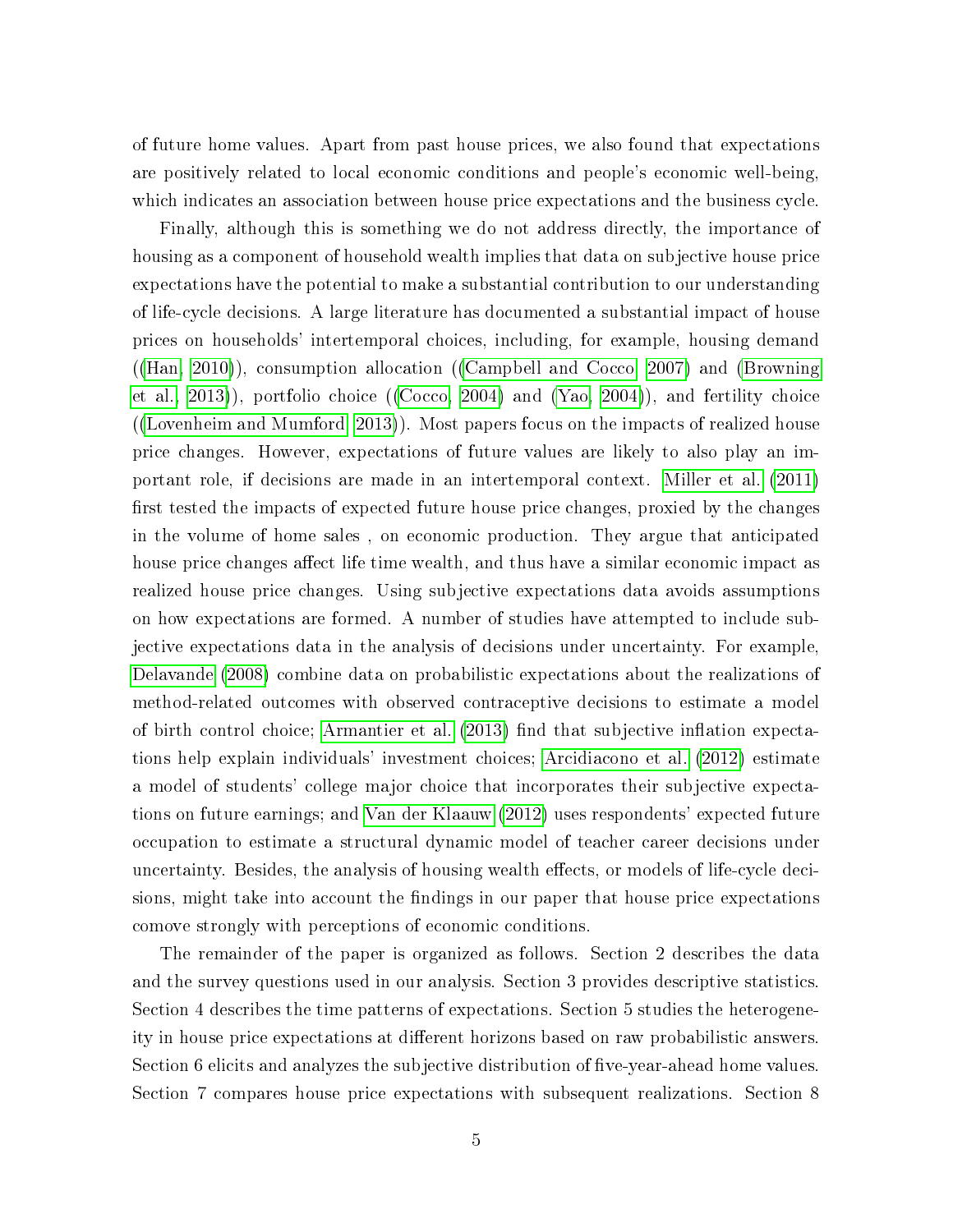concludes.

#### 2. Data

#### 2.1. House price expectations

The data in this paper is mainly from the Rand American Life Panel (referred as ALP hereafter), which is an ongoing online survey of American individuals aged 18 and over.[1](#page--1-0) Respondents in ALP are invited to continue to participate in the surveys even if they miss one or more interviews, resulting in an unbalanced panel. In particular , in this paper we use the ALP Financial Crisis Surveys, which were distributed in the RAND American Life Panel to track the experience of American households during and after the Great Recession. These surveys were initiated, designed, and fielded by Susann Rohwedder and Michael Hurd. The first wave was administered in November 2008, and the second in February/March of 2009. Between May 2009 and April 2013 the ALP Financial Crisis Surveys were conducted every month. Every third interview was longer than other intervening monthly interviews to accommodate the collection of additional information every quarter. Since April 2013 the ALP Financial Crisis Surveys have been fielded quarterly.

The ALP Financial Crisis Surveys cover a broad range of topics and provides rich background information for each participant.[2](#page--1-0) Of particular relevance for this paper are the questions on subjective home value expectations. For home owners, the survey asks expectations of the respondents' own home values. For renters, the questions are about local or national house prices. To maintain comparability, we restrict our analysis to home owners (more than 70% of the sample). There are six questions on expectations of house prices in each wave.<sup>[3](#page--1-0)</sup> The first one asks the percent chance that home value increases by next year. We label it as  $Pr(H1>100)$ . Asking expectations in "percent" chance" format is shown to be a better way to elicit subjective probability distribution of an individual than, for instance, point expectations ([\(Manski, 2004\)](#page-35-1)).<sup>[4](#page--1-0)</sup> The other five are about expectations of the house price in five years. The second question asks the

 $^1\rm{See}$ https://mmicdata.rand.org/alp/index.php?page=main for details.

<sup>2</sup>See, for example, [Hurd and Rohwedder](#page-34-4) [\(2010\)](#page-34-4) for early work using this data.

<sup>3</sup>Detailed descriptions of the questions can be found in the appendix.

<sup>4</sup>After March 2011, the sample size was slightly reduced and a random sub-sample was not asked the subjective questions in percentage form but in the "bins and balls" format. See [Delavande and](#page-33-6) [Rohwedder](#page-33-6) [\(2008\)](#page-33-6) for a discussion of eliciting subjective probabilities in different formats. We do not use there in the current paper.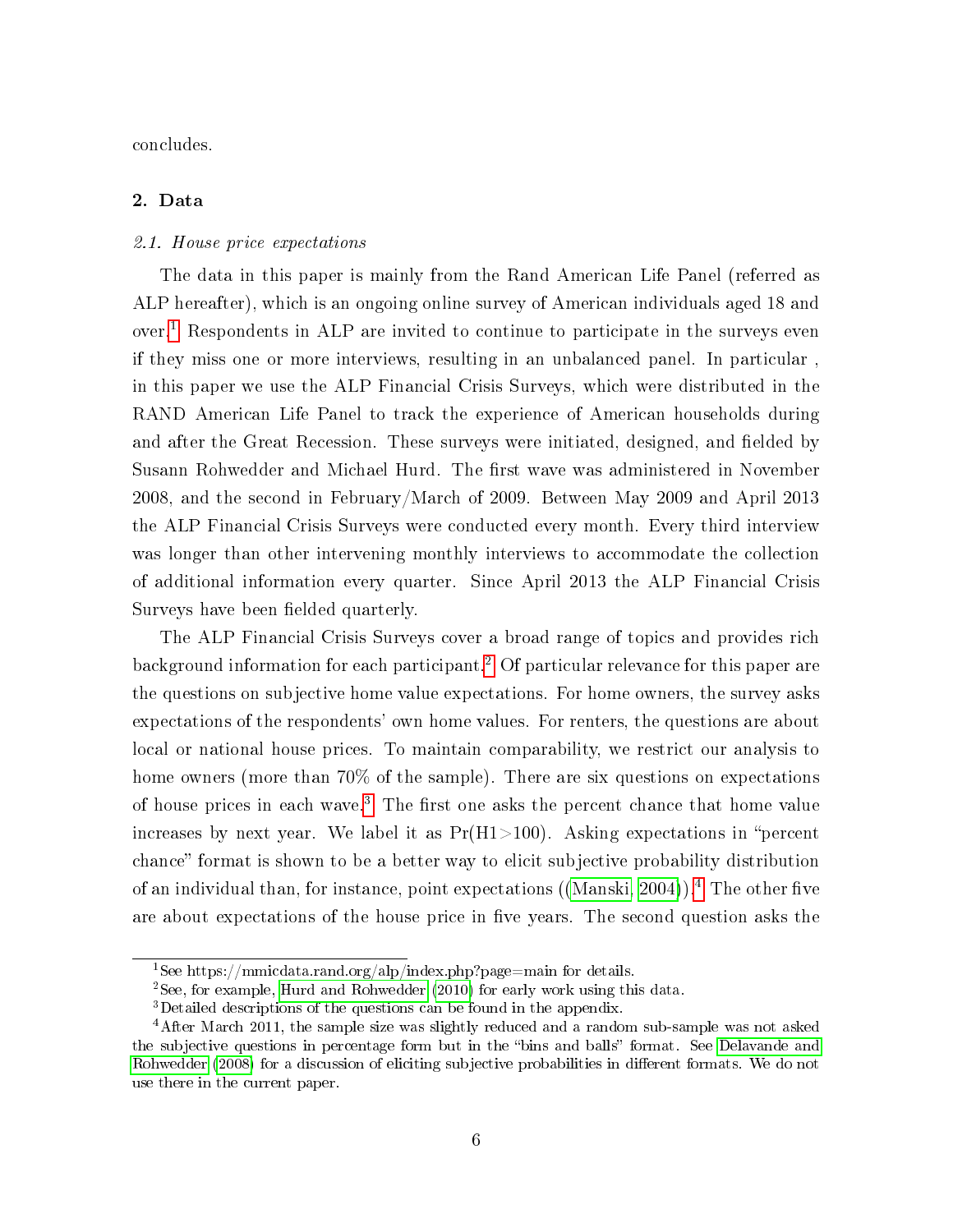percent chance that home value increases in five years  $(Pr(H5 > 100))$ . If  $Pr(H5 >$  $100$ )  $> 0$ , a third question asks the probability that the home value increases by more than 10% in five years ("Pr(H5>110)"). Similarly, if  $Pr(H5 > 110) > 0$ , a forth question asks the chance that home value increases by more than  $20\%$  in five years  $(Pr(H5 > 120))$ . And there are two questions about the chance that the home value decreases by 10% and more than 20% in five years  $(Pr(H5 < 90)$  and  $Pr(H5 < 80))$ . For every question, if the respondent does not provide a value immediately, a follow-up question asks for the best guess. We draw on the 19 quarterly surveys that include questions on house price expectations and house values from February 2009 to January 2014.[5](#page--1-0)

#### 2.2. State-level variables

It is documented in the literature that financial attitudes and expectations are affected by personal experiences ([\(Malmendier and Nagel, 2011\)](#page-35-10) and [\(Nagel, 2012\)](#page-35-11)). The housing market is localized and spatially segmented. Local economic experiences might be particular important in shaping people's expectations on housing. The ALP provides the state of residence for each respondent, which enables us to link subjective expectations to a number of state-level economic variables. While there are potentially many local factors can affect people' expectations, considering that we only have statelevel variations, we select only a few salient ones based on the literature.

Many empirical studies have found that future house price movements are influenced by past trends. We use the quarterly state-level house price index from the Office of Federal Housing Enterprise Ovesight (OFHEO) to construct measures of (quarterly) house price growth rates for each state during the sample period.<sup>[6](#page--1-0)</sup>

Local economic conditions are also found to be correlated to actual house price dynamics ([\(Clapp and Giaccotto, 1994\)](#page-32-10)), and may have a direct impact on house price expectations ([\(Favara and Song, 2014\)](#page-33-7)). We therefore also link expectations to changes in local unemployment rates. Monthly state level unemployment rates are obtained from Bureau of Labor Statistics.[7](#page--1-0)

 $5$ There was no data on five-year house price expectations in the second quarter of 2009. Besides, the sample size for the wave in the second quarter of 2013 is unusually small so we do not use data from this wave.

<sup>&</sup>lt;sup>6</sup>See http://www.fhfa.gov/Default.aspx?Page=14 for details of the HPI. We cannot use the S&P/Case-Shiller Home Price Indices since they do not cover all states.

<sup>7</sup>http://www.bls.gov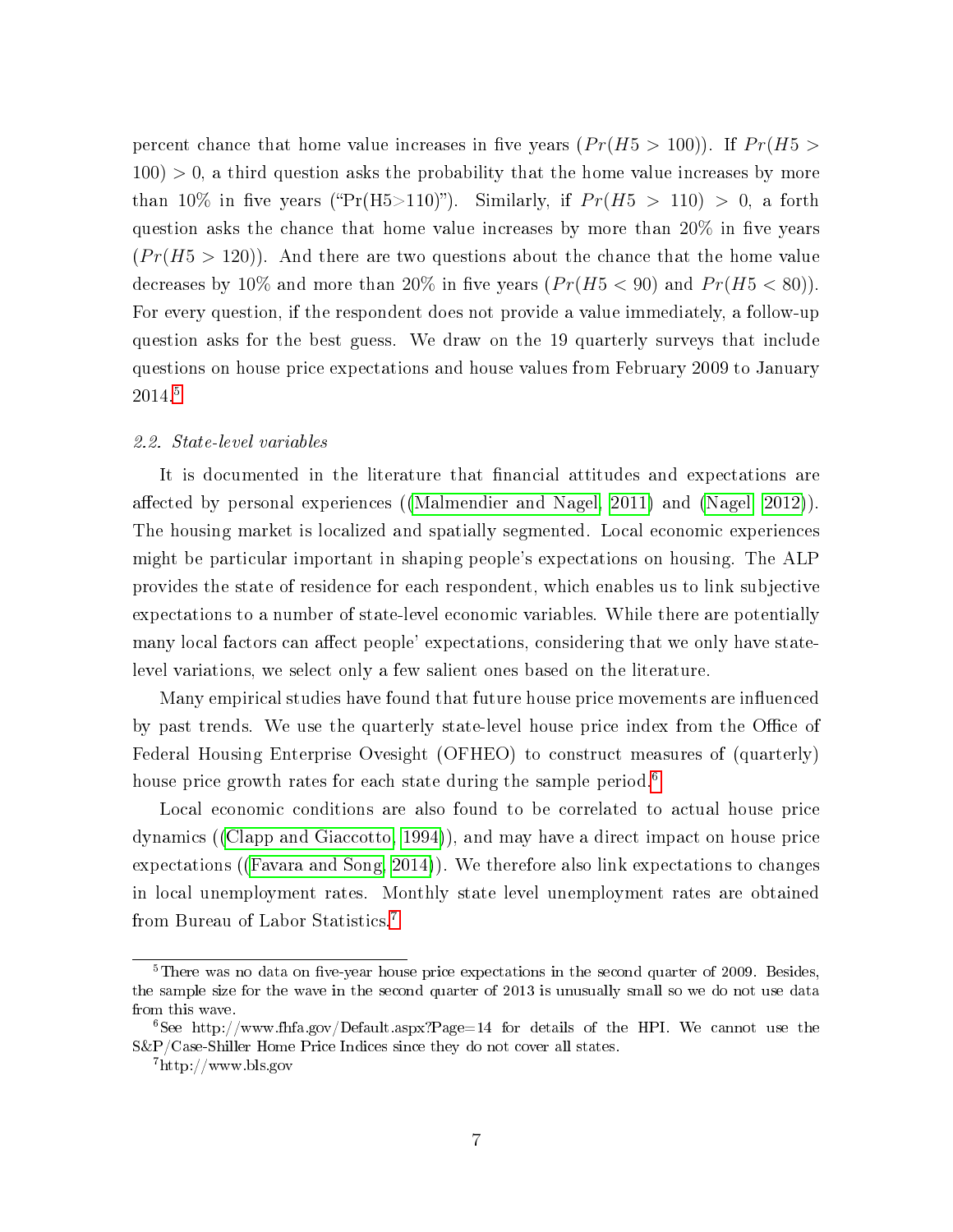Arizona, California, Florida, and Nevada, the four so-called sand states, are the states which were most hurt in the recent real estate collapse. There has been signicant academic and media coverage of the situation in the sand states since the great recession. Expectations in these areas with severe house price cycles may have distinct features. Accordingly, we construct a dummy variable which is one if the respondent lives in one of these four states and zero otherwise.

#### 2.3. Measures of individual sentiment

Research in psychology and behavioral economics indicates that economic expectations are related to sentiment or mood ([\(Kaplanski et al., 2013\)](#page-34-5)). Motivated by this observation, we exploit questions that reflect individual sentiment in the survey and examine whether they are related to house price expectations. There are four questions on different aspects of satisfaction: life satisfaction, job satisfaction, total household income satisfaction, and economic situation satisfaction. Every question has a five-point scale from "Very satisfied" to "Very dissatisfied". We reverse the answers so that higher values indicate higher levels of satisfaction. In addition, two questions ask about the feelings during the past 30 days: "how much of the time have you felt worn out?" and "how much of the time have you been a happy person?". Both questions have answers on a six-point scale from "All of the time" to "None of the time". We label the former question "Wornout" and the latter "Happiness". Finally, one question asks the change in financial condition: "We are interested in how people are getting along financially these days. Would you say that you are better off or worse off financially than you were a year ago?". Answers are measured on a scale from 1 ("better-off") to 3 ("worse-off"). The variable "Better off financially" is constructed by reversing the scales so that higher scores correspond to better financial conditions.

Based on the individual measures defined above, we construct two composite measures of sentiment. The first one, "economic sentiment", is related to individuals' perceptions of their economic well-being, and consists of job satisfaction, total household income satisfaction, economic situation satisfaction and being better off financially. The second measure, "non-economic sentiment", is composed of life satisfaction, happiness, and wornout.<sup>[8](#page--1-0)</sup>

<sup>8</sup>The procedure to construct a certain composite sentiment measure is as follows: First, we divide the score of each individual measure by the maximum possible scale to make it bounded between zero and one. Second, we average individual measures in the same group to make the corresponding composite measure of sentiment.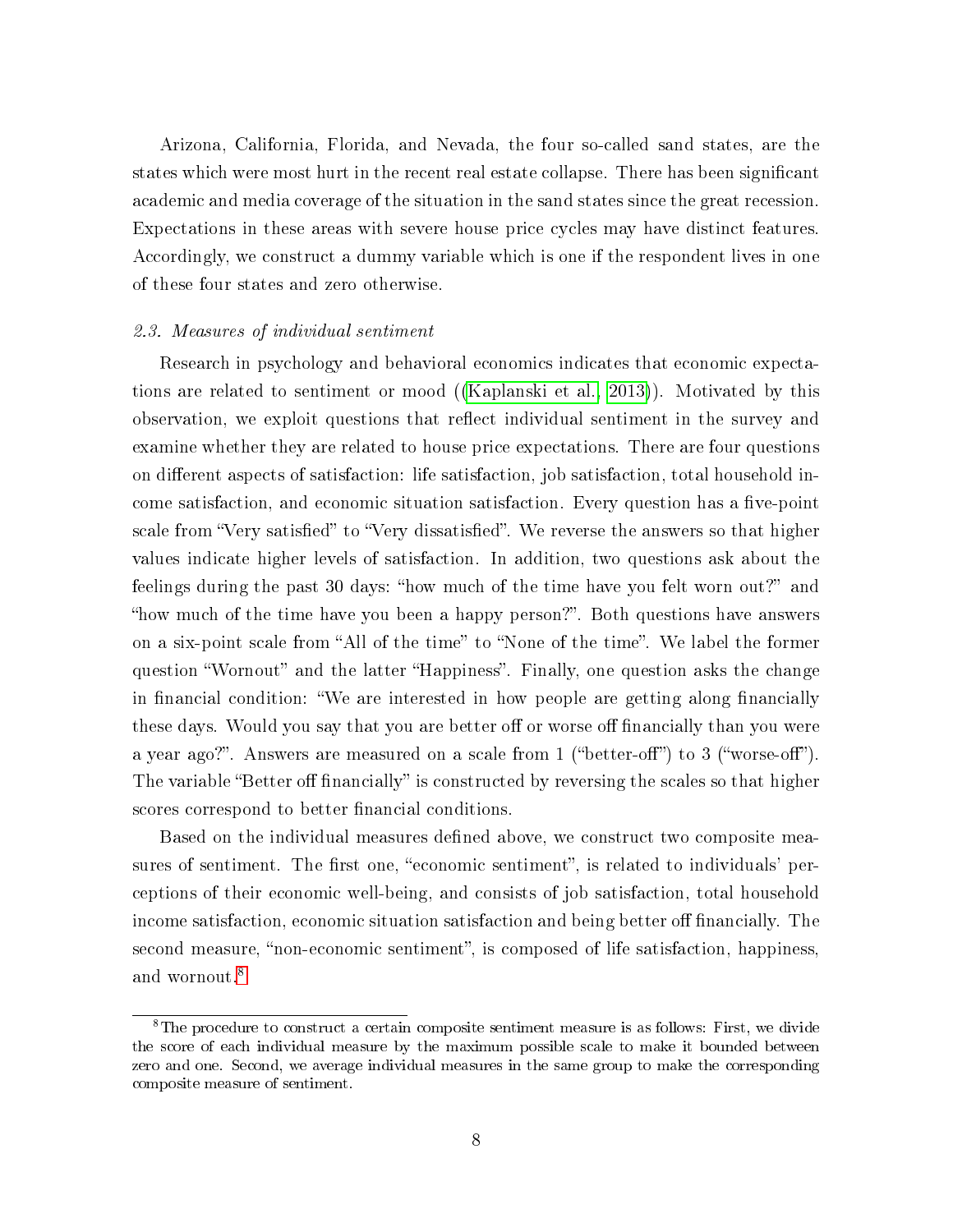#### 2.4. Other individual-level variables

The ALP provides a large amount of individual background information. We select a number of individual variables that, as suggested in previous studies, may be related to subjective expectations in general, or may affect people's perceptions on housing and the economy. We include age, gender, race, marital status, education, family income, health, house value, and work status. The variable "Age" is based on the birth month and year. "Female", "White", "Marriage", and "Bachelor" are binary variables corresponding to a respondent's gender, race, current marital situation, and education level, respectively. Self-reported health status is measured on a 1 to 5 scale. We reverse the answers so that higher values indicate better health, and label this variable "Health". "Home value" is based on the self-reported house value. We also include a group of binary variables that are related to the work status of the respondent ("unemployed", "retired", and "disabled").

The ALP measures annual family income on a categorical 14 point-scale from below \$5,000 to above \$75,000. For those with income more than \$75,000, a follow-up question is asked on a 4-point scale, from \$75,000-\$99,999 to \$200,000 or more. We combine the answers to the two questions and select the mid-point of each interval as our family income measure, with the maximum value of family income set to \$250,000. We then divide this figure by the number of total household members and label the constructed variable "Income per capita".

#### 3. Sample selection and descriptive statistics

We exclude observations with missing or inconsistent responses with regard to the individual demographic characteristic variables.[9](#page--1-0) We also exclude observations with missing values on all six subjective probability questions. In total, there are around 18,000 person-wave observations with non-missing values on at least one of the six variables on house price expectations, and complete information on the individual characteristics. To remove the impact of possible outliers, we drop observations with the top one percent or bottom one percent self-reported home values. Finally, to guarantee that house price expectations of the same household refer to the same house, we drop the small proportion of home owners who have moved since four months prior to the

<sup>&</sup>lt;sup>9</sup>A small number of individuals report different genders or races across survey waves.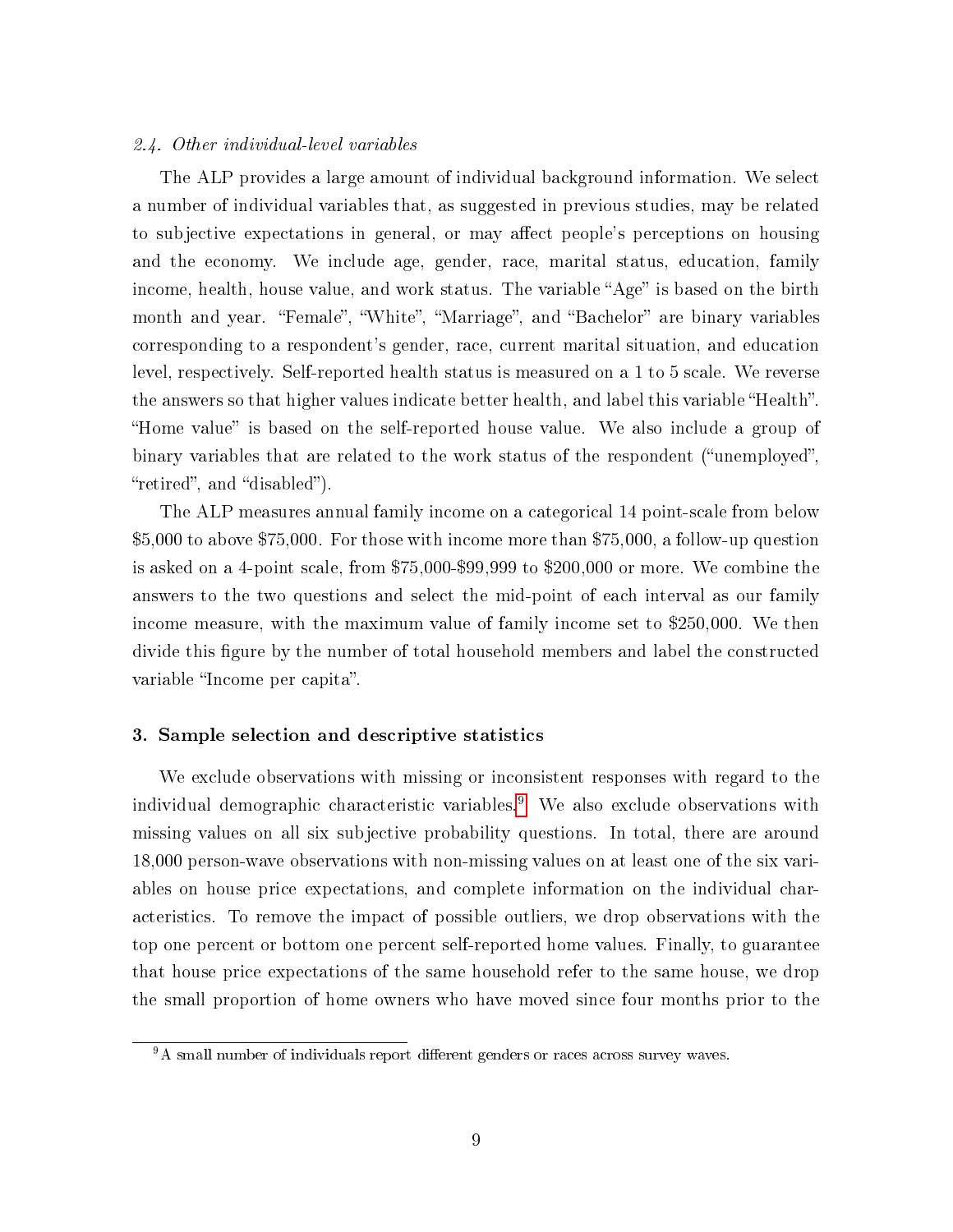first wave of our data. $10$ 

One concern with subjective probability questions is the fraction of 50-50 responses. 50-50 responses might indicate co-called epistemic uncertainty, which is the tendency to choose the middle of a scale as the answer if the question is not understood. The fractions of 50-50 responses range between 6% and 21% in the six questions about house price expectations. Furthermore, for the question  $Pr(H1>100)$ , a follow-up question is asked after a 50-50 answer, where participants could choose between `equally likely' and 'unsure'. Almost 70% of the respondents chose 'equally likely'. Thus the fraction of epistemic uncertainty responses seems to be rather small in our sample and we will not accord for epistemic uncertainty in the models that we estimate.

Table [1](#page-12-0) presents descriptive statistics for the house price expectations and individual characteristics in our main sample. The average subjective probability of an increase in the home value over the next year is 38%, which is far below the subjective probability of a gain in five years  $(55\%)$ . Besides, for five-year expectations, the average subjective probability of an increase above a given threshold is more than twice the probability of the corresponding decrease. The results imply that people on average believe that the house price will increase in the long run, but short-term expectations are more pessimistic. Given the combination of mean and standard variation, disagreement (dispersion) in short-term expectations seems also to be larger than its long-term counterpart. On average, subjective expectations are consistent with the monotonicity of the cumulative distribution in both sides. As we only include home owners, people in our sample are on average wealthier, older, and have higher levels of education compared to the US population.

#### 4. Time patterns of house price expectations

Before further analysis, it is instructive to examine the time patterns of house price expectations during the sample period. To do so, we take at each wave the mean values

 $10\,\text{We exclude people whose state of residence changed during the sample period. Besides, from}$ October 2011, in every wave the following question is asked: "Looking back over the period since October 1st, 2008: Have you moved (i.e. changed primary residence) any time since October 1st, 2008?". We drop the observation if the answer is "Yes". In total, around  $10\%$  of observations are dropped. We could not exclude those home owners who moved within state between 2009 and 2011 and who only participated in the surveys prior to October 2011. However, given that the annual mobility rate of US home owners is around 0.03 ([\(Head and Lloyd-Ellis, 2012\)](#page-34-6)) and that respondents are continuously invited in ALP, the number of such respondents is probably not big enough to affect our analysis.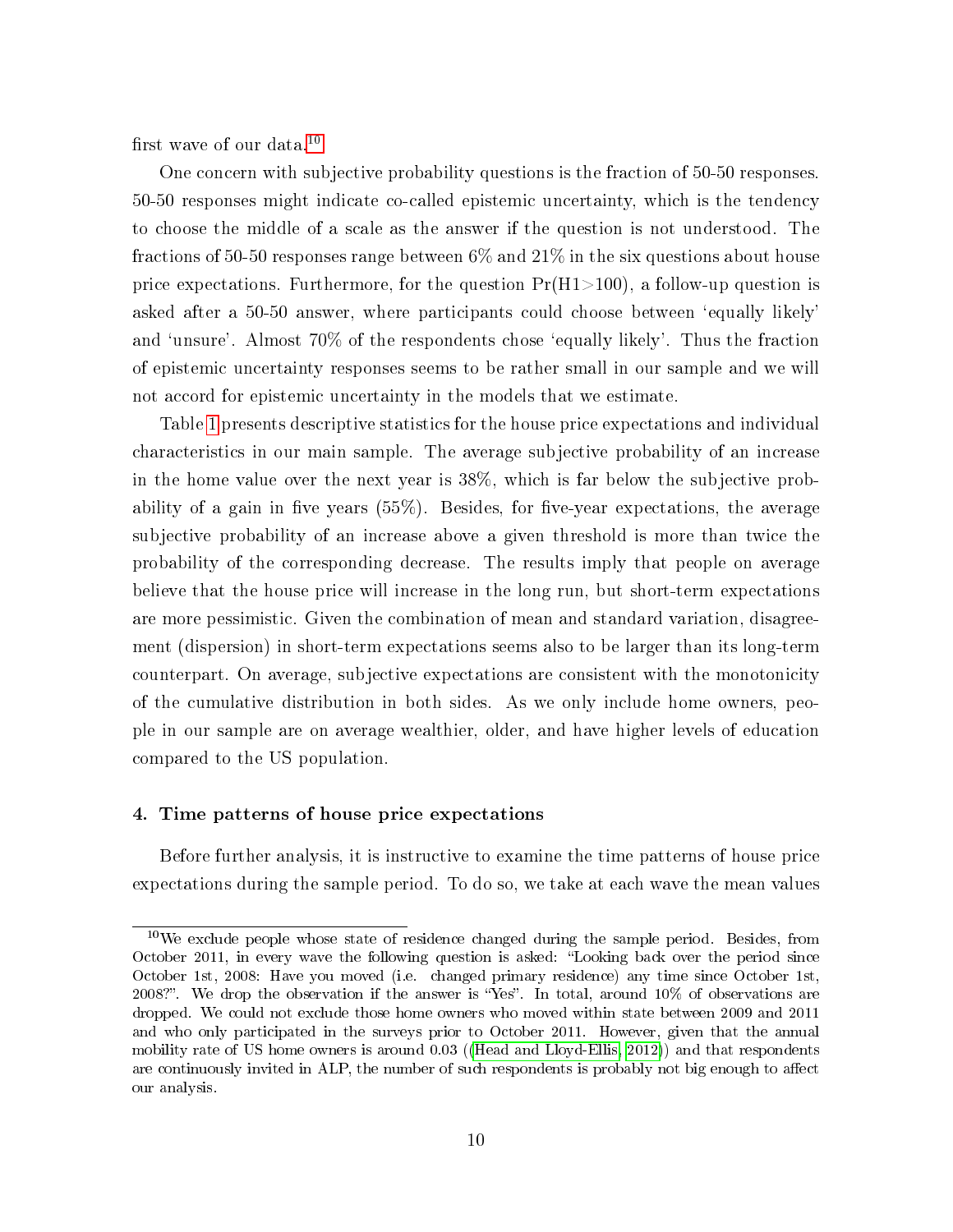| Variable                     | Mean   | Std. Dev. | Min.           | Max.         | N     |
|------------------------------|--------|-----------|----------------|--------------|-------|
| Pr(H1>100)                   | 38.22  | 28.94     | $\theta$       | 100          | 18010 |
| Pr(H5 > 100)                 | 54.6   | 30.95     | $\theta$       | 100          | 17993 |
| Pr(H5 > 110)                 | 42.71  | 29.76     | $\theta$       | 100          | 17975 |
| Pr(H5 > 120)                 | 23.71  | 23.33     | 0              | 100          | 17942 |
| Pr(H5 < 90)                  | 19     | 19.64     | $\Omega$       | 100          | 17946 |
| Pr(H5 < 80)                  | 12.04  | 16.53     | 0              | 100          | 17919 |
| Female                       | 0.57   | 0.5       | $\theta$       | 1            | 18021 |
| Age                          | 56.03  | 12.53     | 19.5           | 94.25        | 17756 |
| White                        | 0.93   | 0.25      | $\theta$       | 1            | 18021 |
| Married                      | 0.74   | 0.44      | $\theta$       | $\mathbf{1}$ | 18021 |
| Home value $(\$1000)$        | 234.64 | 205.21    | 0.2            | 1300         | 17845 |
| Income per capita $(\$1000)$ | 56.72  | 46.17     | 0.31           | 250          | 17970 |
| Household size               | 1.83   | 1.2       | 1              | 11           | 18021 |
| Bachelor                     | 0.47   | 0.5       | $\theta$       | 1            | 18021 |
| Unemployed                   | 0.04   | 0.2       | 0              | 1            | 18021 |
| Retired                      | 0.26   | 0.44      | 0              |              | 18021 |
| Disabled                     | 0.04   | 0.2       | 0              |              | 18021 |
| Non-Eco Sentiment            | 0.68   | 0.17      | $\theta$       |              | 18014 |
| Eco Sentiment                | 0.57   | 0.21      | $\overline{0}$ |              | 17853 |

<span id="page-12-0"></span>Table 1: Descriptive statistics for expectations and individual specific characteristics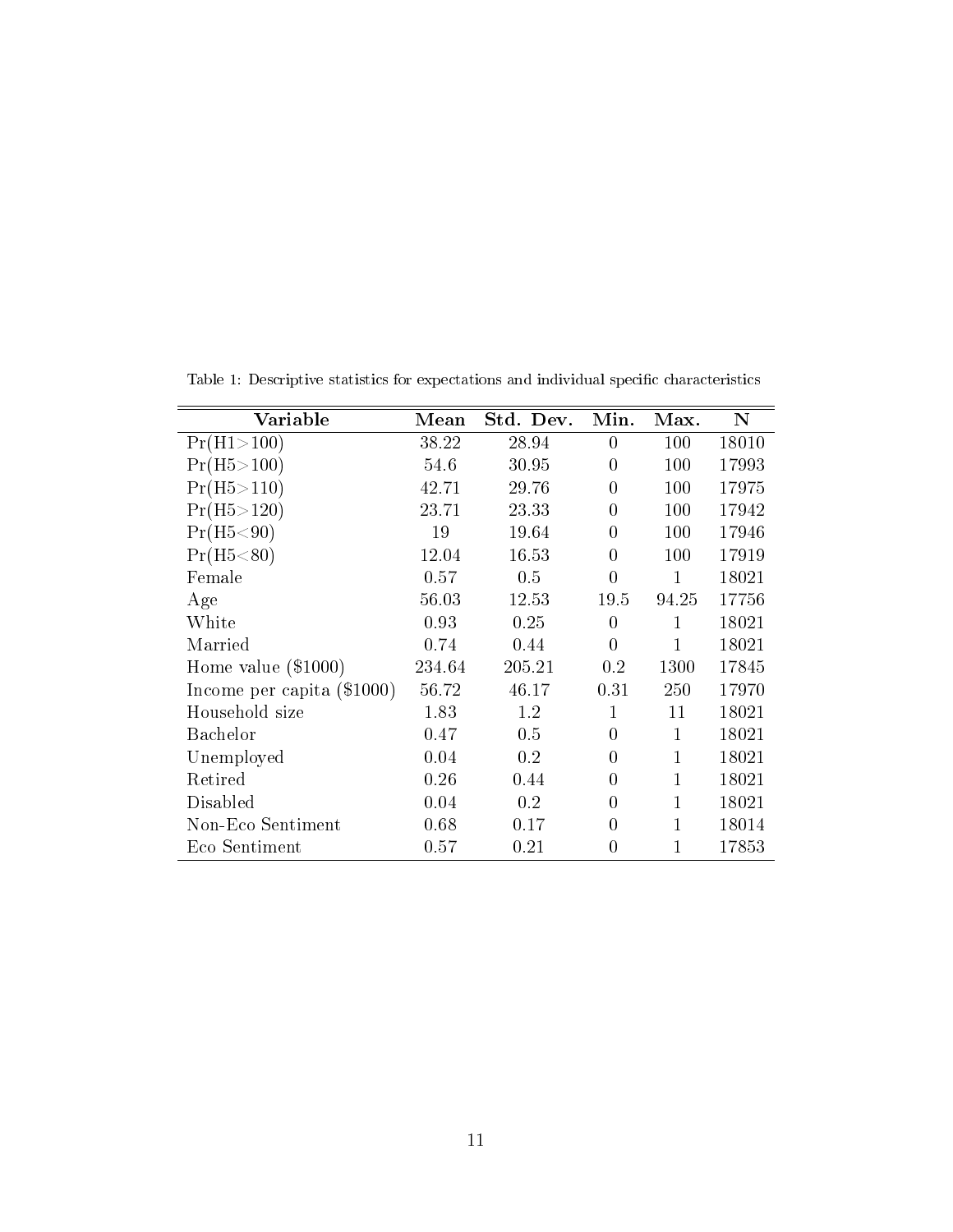of house price expectations. To check whether the time pattern in ALP is specific to this survey, we also examine average house price expectations in two other surveys during the similar period. The monthly Michigan Survey of Consumers is a nationally representative survey based on approximately 500 telephone interviews with adult U.S. people. The sample has a rotating panel feature. The Michigan survey began to ask the expected house price change over the next year in January 2007 and over the next five years in March 2007. The Fannie Mae National Housing Survey is a monthly survey implemented by Fannie Mae from June 2010. Each month approximately 1,000 telephone interviews with Americans of ages 18 and older are conducted. Every time a different sample is drawn by Random Digit Dialing telephone sampling. The sample represents the general population of the United States. This survey has a question on the expected percentage change in the one-year ahead house price, very similar to the one in the Michigan Survey of Consumers. Detailed wordings of the questions can be found in the appendix.

Time series of house price expectations in different surveys are plotted in figure [1.](#page-14-0) Visual inspection shows that time patterns across surveys are very similar. Moreover, expectations for different horizons show different time series properties: long-term expectations are always higher than short-term expectations and are less volatile along time. This feature is also manifested in different surveys. To sum up, expected one-year housing returns decreased dramatically during the financial crisis, then rose temporally from 2009 to 2010, fell until late  $2011$ , and began to recover afterwards; expected fiveyear returns kept decreasing until late 2011, when a recovery started. For expectations data of annual-frequency, the temporal increase (only) in short-term house price expectations between 2009 and 2010 is also documented in [Case et al.](#page-32-2) [\(2012\)](#page-32-2).

The increase in short-term expectations between 2009 and 2010 is found in different surveys, accompanied by a recovery in house prices (as shown in the Case-Shiller 20-City Home Price Index) and a growth in short-term economic confidence.<sup>[11](#page--1-0)</sup> This recovery stopped after 2010. Five-year expectations remained unchanged during this period. Similarly, Case and Shiller found in their annual home buyers survey that home buyers' expected one-year housing returns increased temporarily from 2009 to 2010, but expected ten-year returns did not ([\(Case et al., 2012\)](#page-32-2)). They also found that the "home buyer tax credit" created by the American Recovery and Reinvestment Act in February

 $11$ The time patterns of short-term economic confidence can be examined by looking at relevant questions in the Michigan Survey of Consumers or the Gallup survey.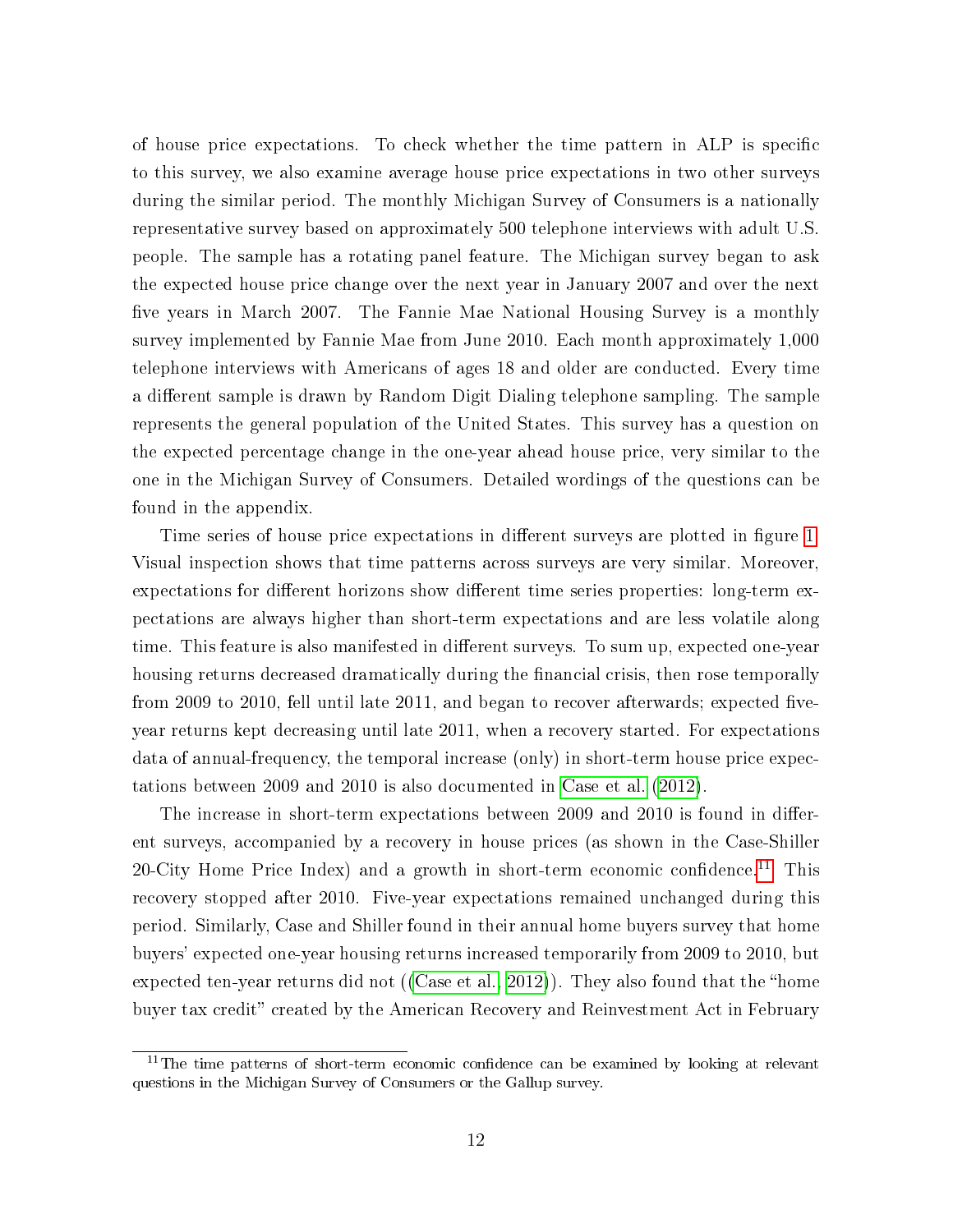<span id="page-14-0"></span>

Figure 1: Time patters of house price expectations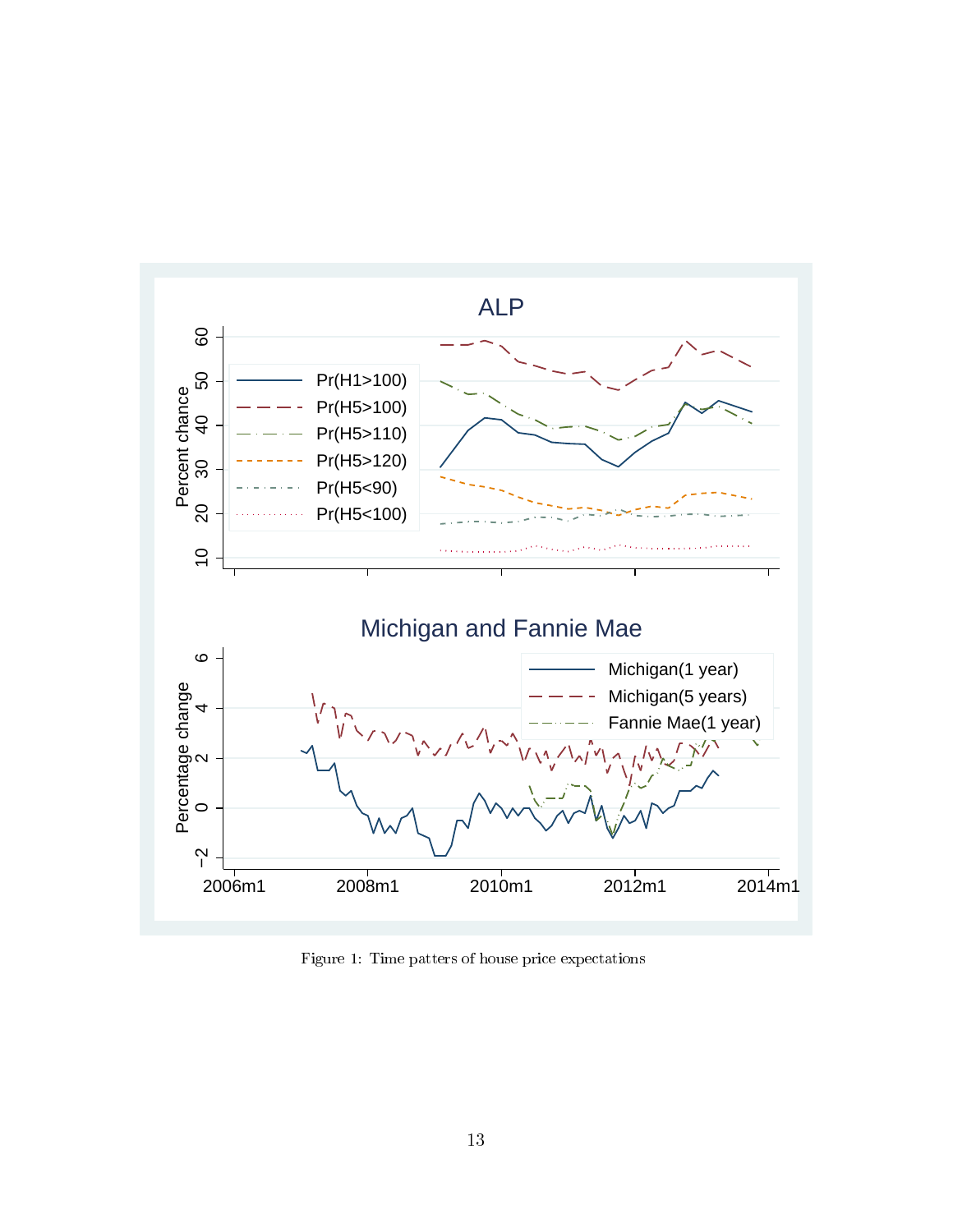2009 was often mentioned as the event that the home buyers thought changed the trend in home prices. The tax credit might lure home buyers into the market, and, in combination with other stimulus programs at the beginning of Obama's presidency (from January 20, 2009), created temporal optimism. This optimism in housing market was short-lived however, perhaps because there were no significant changes in underlying fundamentals and long-term expectations. On the other hand, the ongoing recovery of the housing market as well as the economy as a whole since 2012 has been widely discussed in the media. Some people believe that the recent recovery in housing market is largely driven by the monetary stimulus of the Federal Reserve, while others argue that it is due to the recovery of the economy as a whole. The data in the ALP indicate a recovery in both short-run and long-run expectations.

### 5. Heterogeneity in house price expectations: panel data analysis on probabilistic answers

In this section, we use panel data models to examine the impact of various observable factors on people's short-term and long-term house price expectations. We are mainly interested in the effects of two groups of variables. The first group of variables is related to the state where the respondent resides, as people's perception on housing market may be shaped by their local economic experiences. The second group includes individual demographic characteristics, which are found to be correlated to subjective expectations of different events.

There are six questions on house price expectations in the ALP, we index them  $j = 1, 2, \ldots, 6$ . Let  $p_{j,it}$  denote the answer (percent chance) by individual i at time t for question  $j$ . Let  $k$  denote the state of residence for individual  $i$ . Formally, the specification corresponding to question  $j$  is:

<span id="page-15-0"></span>
$$
p_{j,i(k)t} = z'_{k,t}\gamma_j + x'_{it}\beta_j + \tau_j D_t + \alpha_i + \epsilon_{it}
$$
\n(5.1)

where  $z_{k,t}$  is a vector of state-level variables,  $x_{it}$  is a group of individual-level variables,  $D_t$  is a time dummy,  $\alpha_i$  is an unobserved individual effect, and  $\epsilon_{it}$  is an idiosyncratic error term.

The state-level variables include an indicator of whether the state is one of the sand states, the quarterly percentage change in the unemployment rater, and the quarterly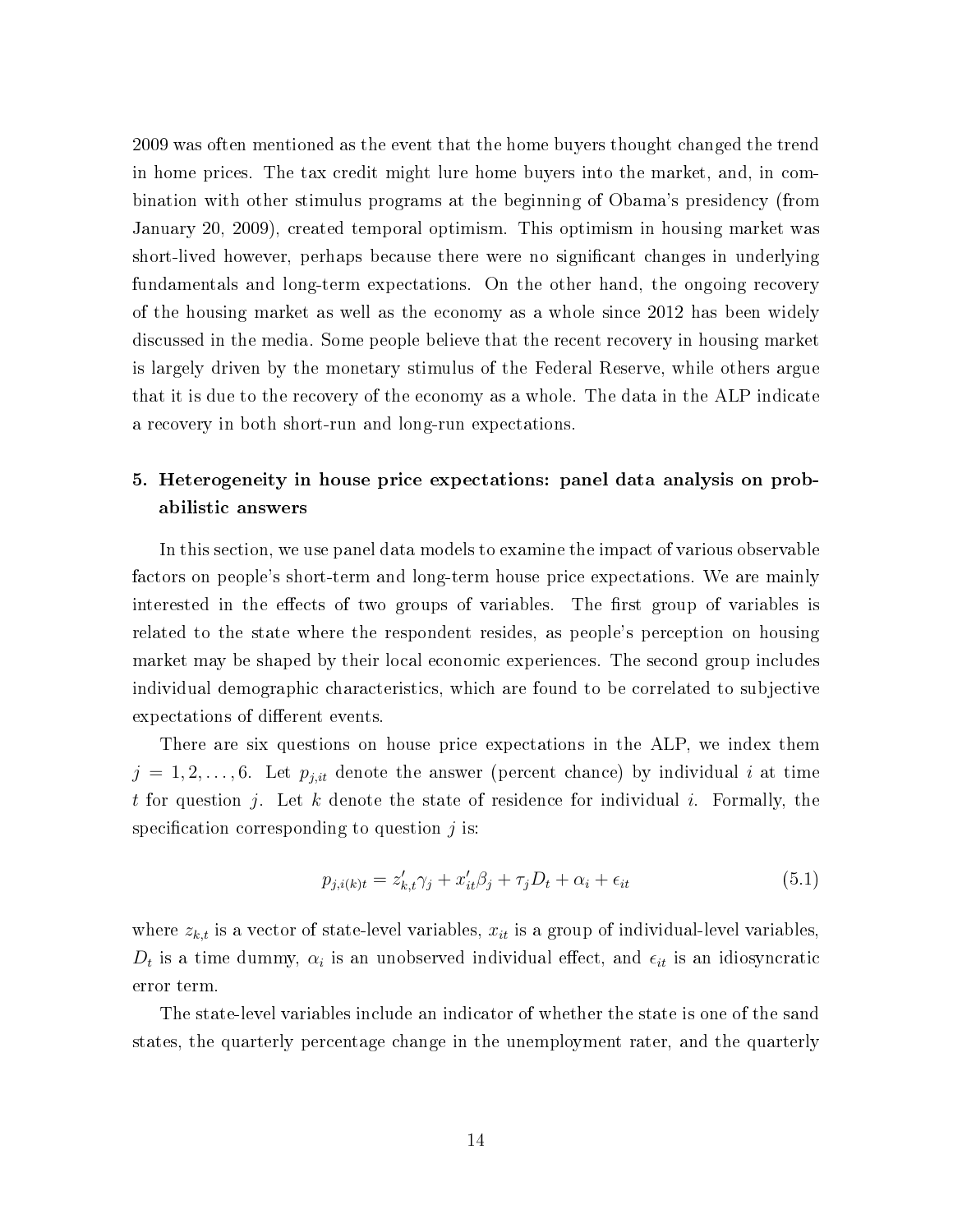percentage change in the house prices  $(HPI).<sup>12</sup>$  $(HPI).<sup>12</sup>$  $(HPI).<sup>12</sup>$  Changes in unemployment rates are based on data of the most recent three months before a wave, and changes in the house prices are based on data of the most recent two quarters before a wave. This guarantees that the state-level variables are publicly known before the survey date. The individual variables include the ones summarized in Table [1.](#page-12-0) We take the logarithm of some variables to mitigate the impact of outliers.

We use both Random Effects  $(RE)$  and Fixed Effects  $(FE)$  models to investigate the relationship between expectations and observed factors. Although the assumptions on unobserved individual effects are stronger, RE models are still helpful to show how expectations vary across different socioeconomic groups. In addition, time variations of many covariates are rather limited in high-frequency surveys, which makes FE models less precise. However, as some of the variables might capture unobserved individual effects in RE models, the coefficients should be interpreted with caution. On the other hand, FE models are able to control for any time-invariant unobserved factors. Table [2](#page-18-0) show the estimation results for the questions  $Pr(H1 > 100)$  and  $Pr(H5 > 100)^{13}$  $Pr(H5 > 100)^{13}$  $Pr(H5 > 100)^{13}$ 

We start from examining the effects of state-level variables. Recent movements in state-level economic conditions are signicantly related to one-year expectations only. This indicates that long-term expectations are less affected by temporal economic fluctuations. The effects of changes in unemployment rates are negative as expected, but rather weak. In contrast, recent house price changes have stronger effects. The standard deviation of the state HPI during this period is around 2.5, thus a one standard deviation increase in the quarterly house price growth rate is followed by approximately a 1 percent point increase in the subjective probability of a gain in one year. These results indicate a certain level momentum effect in short-run house price expectations. At the same time, during the sample period people in sand states on average have higher expectations of future changes in house prices, especially for the long-run. Those people might judge that current house prices are too far below the fundamentals and will

 $12$ The timing of the house price index values does not exactly match the timing of the ALP survey. In estimating the quarterly HPI, all observations within a given quarter are pooled. No distinction is made between transactions occurring in different months within a given quarter. In ALP, the surveys of house price expectations are taken mainly in the beginning of January, April, July, and October. For the January survey, we calculate the most recent growth rates in house prices as the percentage change between the index level in the third and fourth quarters of the previous year. House price growth rates in other quarters are calculated in a similar way.

 $13$ To save space, we do not report estimation results for the five-year expectations concerning the other thresholds, as the results are similar across the five-year questions.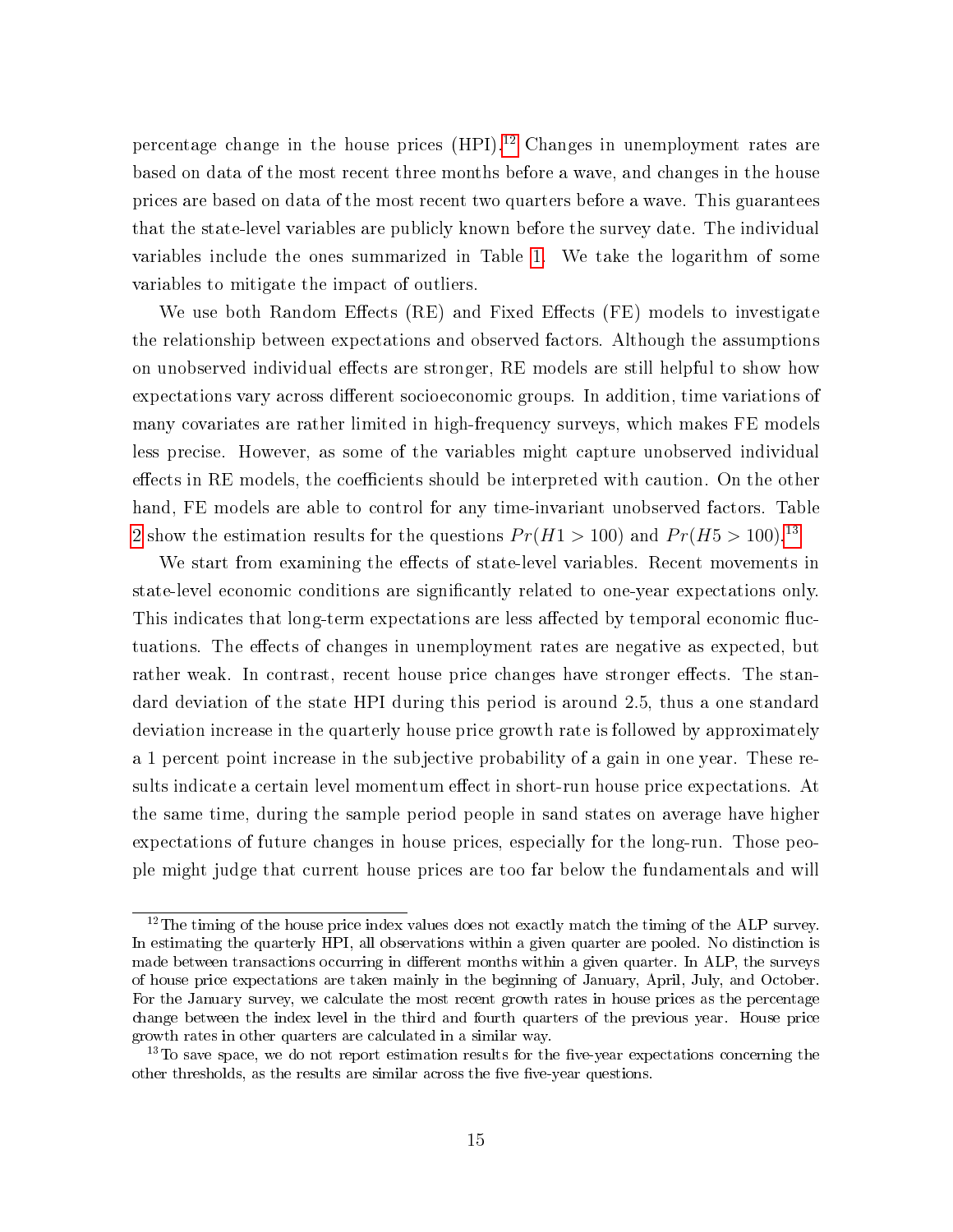recovery in the end. "Momentum" and "mean-reversion" in expectations might coexist if people tend to extrapolate recent house price growth rates for short-term forecast horizons, while rely more on the gap between prices and fundamentals for long-run forecasts. Our empirical results are roughly consistent with this conjecture.

We now turn to the effects of individual-level variables. The effects of individual characteristics vary between expectations at different horizons, but there are some common patterns. People living in houses with higher values are more optimistic about changes in future house prices. Females tend to report lower changes of increases in future home values. For example, the probability that the house price will increase in one year is more than 5 percent points higher for males then for females. This is consistent with the empirical findings that men are more optimistic than women in a broad range of domains ([\(Jacobsen et al., 2014\)](#page-34-7)). High income individuals, as well as people with higher level of educations, are also more optimistic. This is in line with findings in a number of subjective financial expectations. See, for example, [Dominitz](#page-33-8) [and Manski](#page-33-8) [\(2004\)](#page-33-8) and [Hurd et al.](#page-34-8) [\(2011\)](#page-34-8). Many of the socio-economics variables are insignificant in the fixed effect specifications, suggesting that they actually capture unobserved heterogeneity rather than causal effects. One exception is household income, which is strongly positive and significant in both RE and FE models. While both non-economic sentiment and economic sentiment are positively related to expectations under the RE specification, only economic sentiment is significant in the FE specification. The magnitudes of sentiment measures are also economically signicant. It seems that the economic sentiment index reflects more than merely a mood effect.

The estimate of  $\rho$  in the bottom row of the table shows that there is substantial unobserved heterogeneity, in spite of the large number of variables that are controlled for. Around 50% of the overall unexplained variation in the subjective probabilities are captured by unobserved individual effects.

Time dummies are included for all specifications and are jointly significant in all cases.[14](#page--1-0) In the models we already control for local economic conditions and economic sentiment, which are expected to capture the impact of general economic conditions. Thus, shocks more specific to the housing market seem to play a role. Figure [2](#page-19-0) plots the coefficients of time dummy variables for the FE specifications in table [2.](#page-18-0) The time patterns of expectations based on the regression results are similar to the ones using

 $14$ Many of the time dummies are highly significant individually as well. Results are not reported in the main text but are available on request.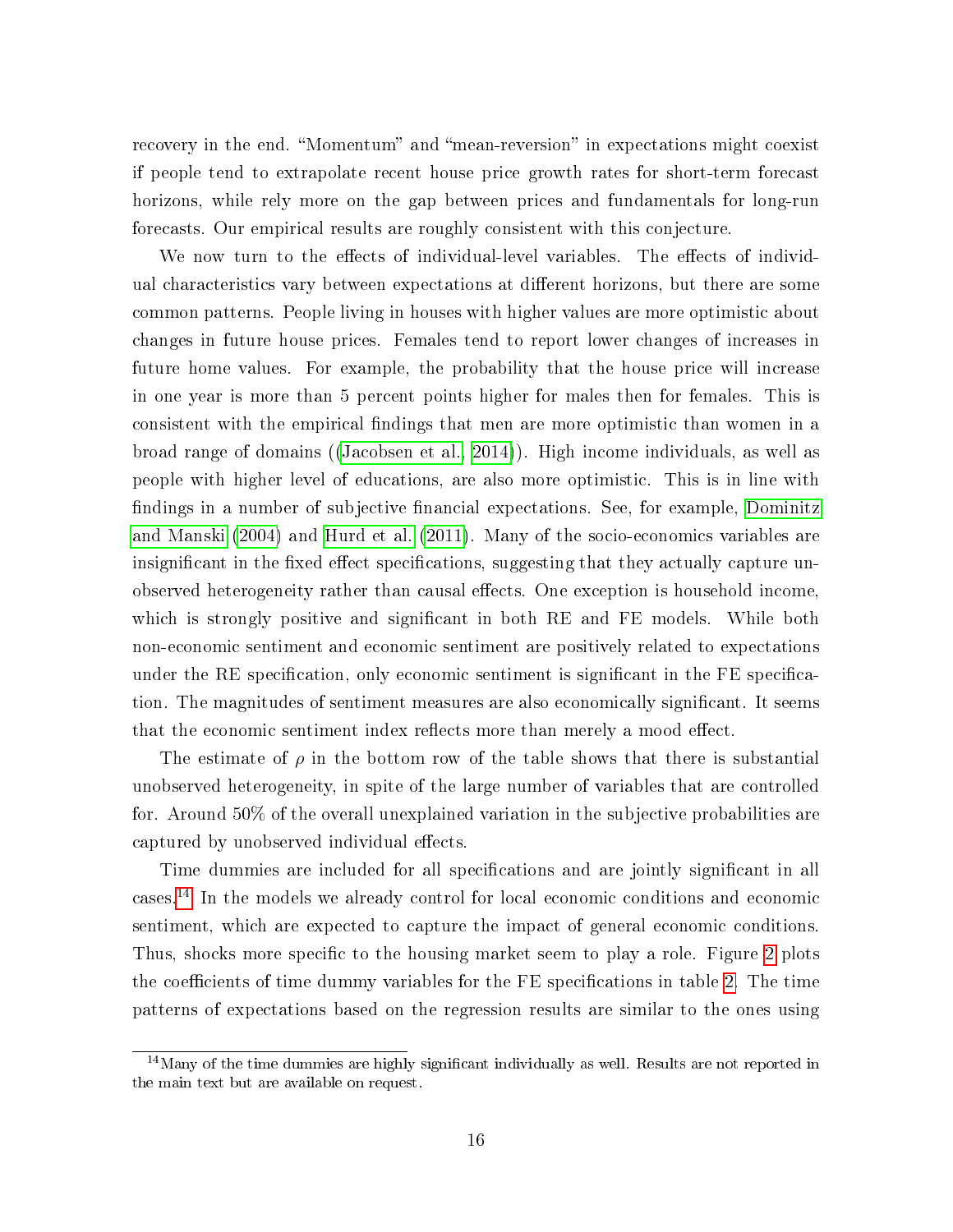<span id="page-18-0"></span>

|                          | Pr(H1>100) |           | Pr(H5 > 100)          |           |
|--------------------------|------------|-----------|-----------------------|-----------|
|                          | RE         | FE        | RE                    | FE        |
| Sand states              | $2.687*$   |           | $5.\overline{315***}$ |           |
|                          | (1.126)    |           | (1.289)               |           |
| Change in unemployment   | $-4.935+$  | $-4.787+$ | 3.022                 | 2.802     |
|                          | (2.602)    | (2.666)   | (2.153)               | (2.167)   |
| Change in house prices   | $0.369*$   | $0.373*$  | 0.061                 | 0.094     |
|                          | (0.154)    | (0.155)   | (0.117)               | (0.115)   |
| Age                      | $-0.281**$ |           | $-0.289**$            |           |
|                          | (0.035)    |           | (0.046)               |           |
| Female                   | $-5.633**$ |           | $-8.575**$            |           |
|                          | (0.995)    |           | (1.182)               |           |
| White                    | $-2.039$   |           | 0.547                 |           |
|                          | (1.512)    |           | (1.560)               |           |
| Log home value           | $0.538*$   | 0.158     | $0.718**$             | 0.260     |
|                          | (0.252)    | (0.259)   | (0.251)               | (0.265)   |
| Log income per capita    | 2.838 **   | $2.232*$  | $4.913**$             | $2.657*$  |
|                          | (0.675)    | (1.020)   | (0.776)               | (1.007)   |
| Household size           | $0.603+$   | 0.709     | $1.543**$             | 0.986     |
|                          | (0.312)    | (0.620)   | (0.384)               | (0.659)   |
| Bachelor                 | $3.941**$  | 0.410     | $8.065**$             | $-5.197$  |
|                          | (1.092)    | (4.077)   | (1.104)               | (4.227)   |
| Married                  | $-0.373$   | $-1.004$  | $-0.095$              | $-1.477$  |
|                          | (1.019)    | (1.982)   | (1.229)               | (2.602)   |
| Unemployed               | $2.125+$   | 1.955     | 1.700                 | 1.584     |
|                          | (1.282)    | (1.483)   | (1.125)               | (1.302)   |
| Retired                  | 0.056      | $-0.184$  | 1.433                 | 0.767     |
|                          | (0.873)    | (0.998)   | (0.971)               | (1.130)   |
| Disabled                 | $-0.452$   | $-1.628$  | 1.112                 | 1.682     |
|                          | (1.508)    | (1.336)   | (1.356)               | (1.486)   |
| Health                   | 0.187      | 0.215     | 0.184                 | $-0.308$  |
|                          | (0.405)    | (0.483)   | (0.416)               | (0.501)   |
| Non-Eco Sentiment        | $4.840*$   | 2.841     | $5.375**$             | 4.279*    |
|                          | (2.317)    | (2.566)   | (1.733)               | (1.654)   |
| Eco Sentiment            | $9.864**$  | 8.390**   | $8.602**$             | $7.489**$ |
|                          | (1.815)    | (2.171)   | (1.429)               | (1.689)   |
| Constant                 | 29.097**   | 17.066**  | 39.596**              | 42.512**  |
|                          | (4.149)    | (4.806)   | (4.390)               | (5.071)   |
| Num.Obs                  | 17455      | 17455     | 17445                 | 17445     |
| Num.Ind                  | 2029       | 2029      | 2029                  | 2029      |
| $\rho$                   | 0.451      | 0.524     | 0.551                 | 0.640     |
| Rej Time dummies $= 0$ ? | $Yes**$    | $Yes**$   | $Yes**$               | $Yes**$   |

Table 2: Heterogeneity in house price expectations: probabilistic answers

Constant term and time dummies are included. Standard errors are clustered at the state level.  $\rho$  is the fraction of the unsystematic variation due to unobserved heterogeneity. `Num.Obs ' is the sample size. 'Num.Ind ' is the number of individuals. Statistical significance is indicated as follows:  $+ p<0.10$ , \* p<0.05, \*\* p<0.01.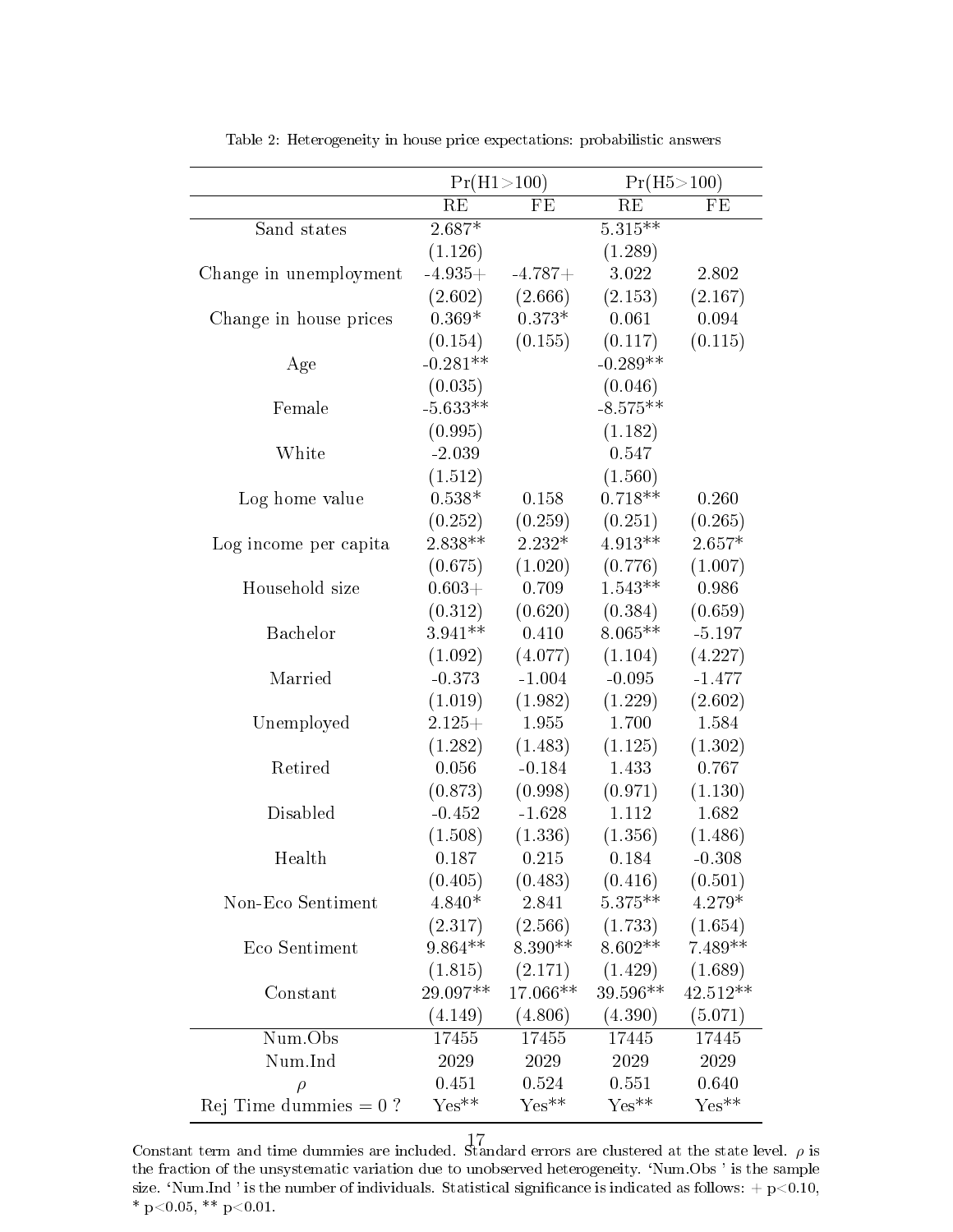<span id="page-19-0"></span>

Figure [2](#page-18-0): Time dummy coefficients from FE specifications in table 2

raw data shown in figure [1.](#page-14-0)

To test whether there is heterogeneity in the response to local economic conditions, table [3](#page-20-0) adds an interaction terms between local economic conditions and an indicator for having bachelor degree.<sup>[15](#page--1-0)</sup> There is indeed a stronger relationship between local economic conditions and one-year house price expectations for people with bachelor degrees. Only college graduates revise their expectations of home value changes upward in response to a decrease in the unemployment rates. Expectations in both the shortrun and the long-run are also more responsive to recent movements of local house prices for people with a bachelor degree.

#### <span id="page-19-1"></span>6. Modeling subjective distribution of five-year house price expectations

In this section we elicit the subjective probability distributions of future home values,  $F_{i,t}(\xi) = Pr_{i,t}(Z \leq \xi)$ , of a respondent i at time t from answers to the percent chance questions. Our inference is based on the answers to  $J$  probability questions of the type "what is the percent chance that Z is less (more) than or equal to  $\xi_j$ ?", where  $\xi_j$ -s are the threshold values. As there is only one question about one-year expectations, we constrain our analysis to the five probabilistic beliefs about five-year changes. For these

 $15$ Other covariates are the same as in table [2](#page-18-0) and corresponding coefficients are not reported.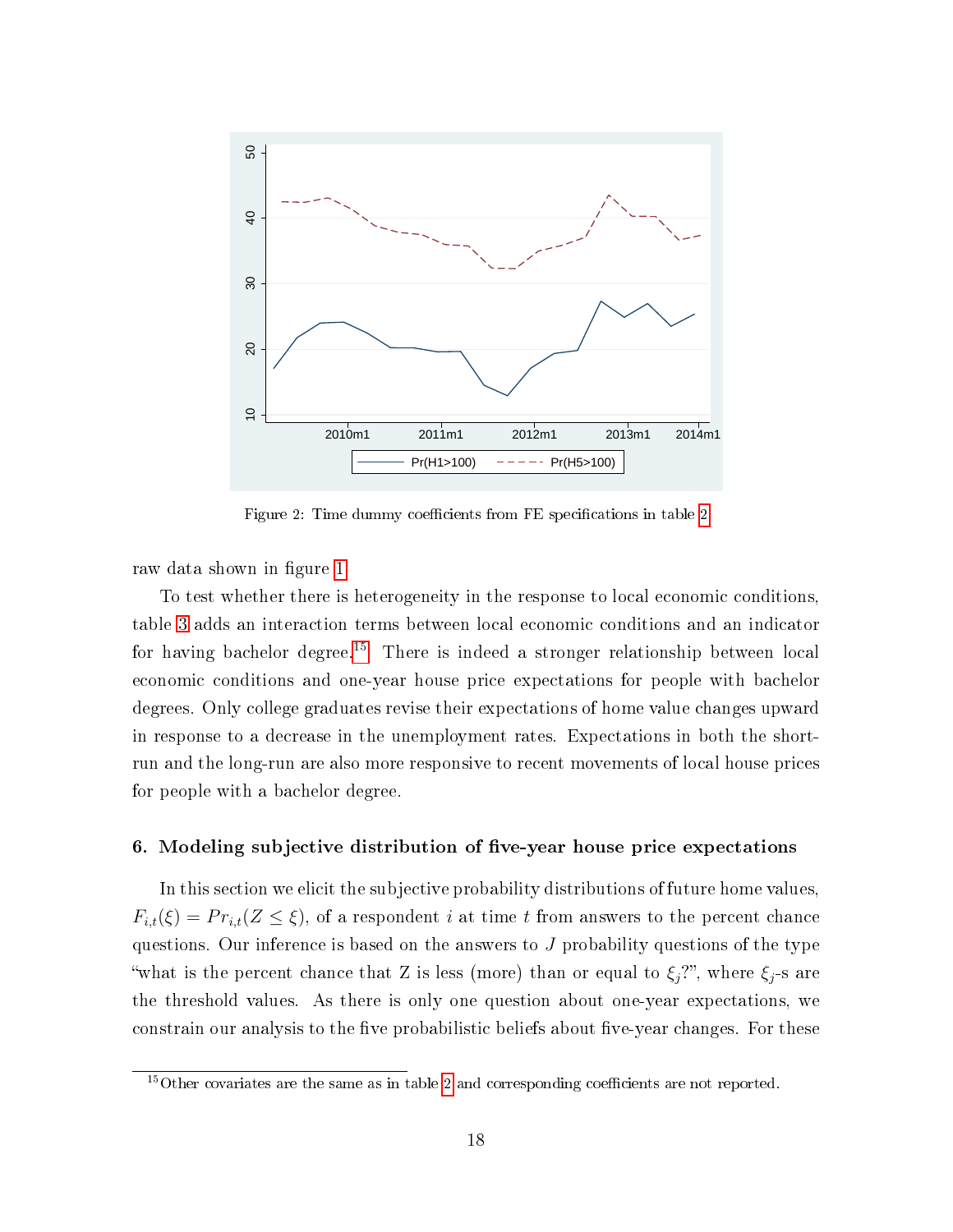<span id="page-20-0"></span>

|                        | Pr(H1 > 100) |            | Pr(H5 > 100) |          |
|------------------------|--------------|------------|--------------|----------|
|                        | <b>RE</b>    | FE         | RE           | FE       |
| Change in unemployment | $-1.159$     | $-0.924$   | $4.794+$     | $4.842+$ |
|                        | (2.852)      | (2.965)    | (2.461)      | (2.482)  |
| $\times$ Bachelor      | $-9.086**$   | $-9.289**$ | $-4.358$     | $-5.004$ |
|                        | (2.882)      | (3.006)    | (2.982)      | (3.004)  |
| Change in house prices | 0.237        | 0.241      | $-0.045$     | $-0.022$ |
|                        | (0.150)      | (0.150)    | (0.142)      | (0.143)  |
| $\times$ Bachelor      | $0.288 +$    | 0.289      | $0.229 +$    | $0.250+$ |
|                        | (0.169)      | (0.175)    | (0.124)      | (0.127)  |

Table 3: Education level and response to local economic indicators

Constant term and time dummies are included. Standard errors are clustered at the state level.  $\rho$  is the fraction of the unsystematic variation due to unobserved heterogeneity. `Num.Obs ' is the sample size. 'Num.Ind' is the number of individuals. Statistical significance is indicated as follows:  $+ p<0.10$ , \*  $p<0.05$ , \*\*  $p<0.01$ .

data we have  $J = 5$  and  $(\xi_1, \ldots, \xi_5) = (0.8, 0.9, 1, 1.1, 1.2)$ ; see Section 2.1.

With some additional assumptions, the answers to the probability questions can be used to elicit the subjective distribution of each respondent at each time period. We use two approaches for this. The first follows [Dominitz and Manski](#page-33-0) [\(1997b\)](#page-33-0) and assumes that the subjective distributions all belong to the same parametric family, that of lognormal distributions. The second approach, avoiding this parametric assumption, is the flexible approach developed by [Bellemare et al.](#page-32-3)  $(2012)$ , based on cubic spline interpolation to get the subjective cumulative densities.

#### 6.1. Modeling

#### 6.1.1. The parametric approach

Following [Dominitz and Manski](#page-33-0) [\(1997b\)](#page-33-0), we assume that an individual answers the probabilistic question on future house prices according to a lognormal distribution, with individual- and time- specific mean and variance. The log-normality assumption is roughly consistent to observed house price dynamics and is used in many papers (e.g. [\(Li and Yao, 2007\)](#page-34-9)).

Formally, denote  $h_{i,t}$  the house price of individual i at time t, we assume that the subjective distribution of  $h_{i,t+5}$  held by respondent i in year t is given by:

$$
\ln\left(\frac{h_{i,t+5}}{h_{i,t}}\right) = \mu_{i,t} + \sigma_{i,t} u_{i,t}
$$
\n(6.1)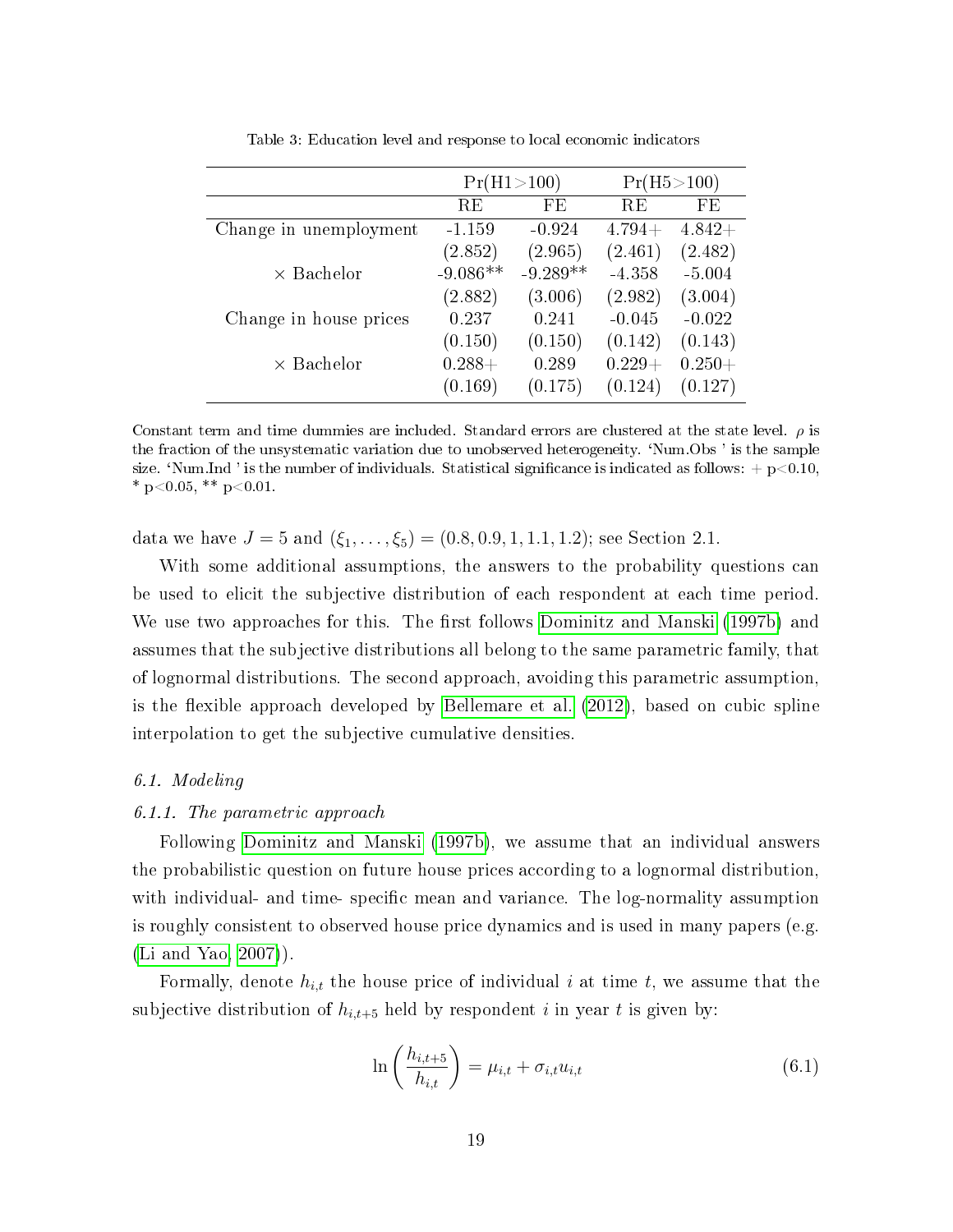where  $\mu_{i,t}$  is the subjective expectation of the five years log housing return,  $\sigma_{i,t}$  is the subjective standard deviation, and the  $u_{i,t}$  are independent standard normally distributed error terms.

At time t the survey asks the probability that the home value of individual i will increase or decrease by a certain percentage over the five years, which gives the subjective probabilities that

$$
\frac{h_{i,t+5}}{h_{i,t}} < \xi_j \tag{6.2}
$$

where  $j = 1, ..., 5$  and  $\xi_j = 0.8, 0.9, 1.0, 1.1, 1.2$ .

According to our model, the corresponding probabilities are

$$
Pr_{it}\left(\frac{h_{i,t+5}}{h_{i,t}} < \xi_j\right) = Pr_{it}\left(\ln\frac{h_{i,t+5}}{h_{i,t}} < \ln \xi_j\right)
$$
\n
$$
= Pr_{it}\left(\mu_{i,t} + z_{i,t} < \ln \xi_j\right)
$$
\n
$$
= \Phi\left(\frac{\ln \xi_j - \mu_{it}}{\sigma_{it}}\right) \tag{6.3}
$$

Denoting the answer of individual i at time t to the probabilistic question with threshold  $\xi_i$  by  $p_{\textit{jit}}$ , we fit the subjective distribution for each respondent in each wave by nonlinear least squares:

Minimize 
$$
\sum_{\mu_{it}, \sigma_{it}}^{5} \left( p_{jit} - \Phi \left( \frac{\ln \xi_j - \mu_{it}}{\sigma_{it}} \right) \right)^2
$$
 (6.4)

#### 6.1.2. The flexible approach

Individual i at time t answers J probability questions, giving J points of the subjective distribution function  $F_{i,t}(z)$ ,  $(z_1, F_{i,t}(z_1)), \ldots, (z_J, F_{i,t}(z_J))$ . We can approximate the complete function  $F_{i,t}$  using cubic spline interpolation. To be specific, we assume that the function  $F_{i,t}(z)$  is given by a polynomial  $a_j + b_j z + c_j z^2 + d_j z^3$  on the interval  $[z_{j-1}, z_j].$ 

The objective is to estimate the  $4(J-1)$  interval specific polynomial coefficients in the set  $(a_i, b_i, c_i, d_i)$ :  $j = 1, \ldots J-1$ . The estimation is based on  $4(J-1)$  equations implied by three groups of restrictions:  $16$ 

 $16$ See [Bellemare et al.](#page-32-3) [\(2012\)](#page-32-3) for details.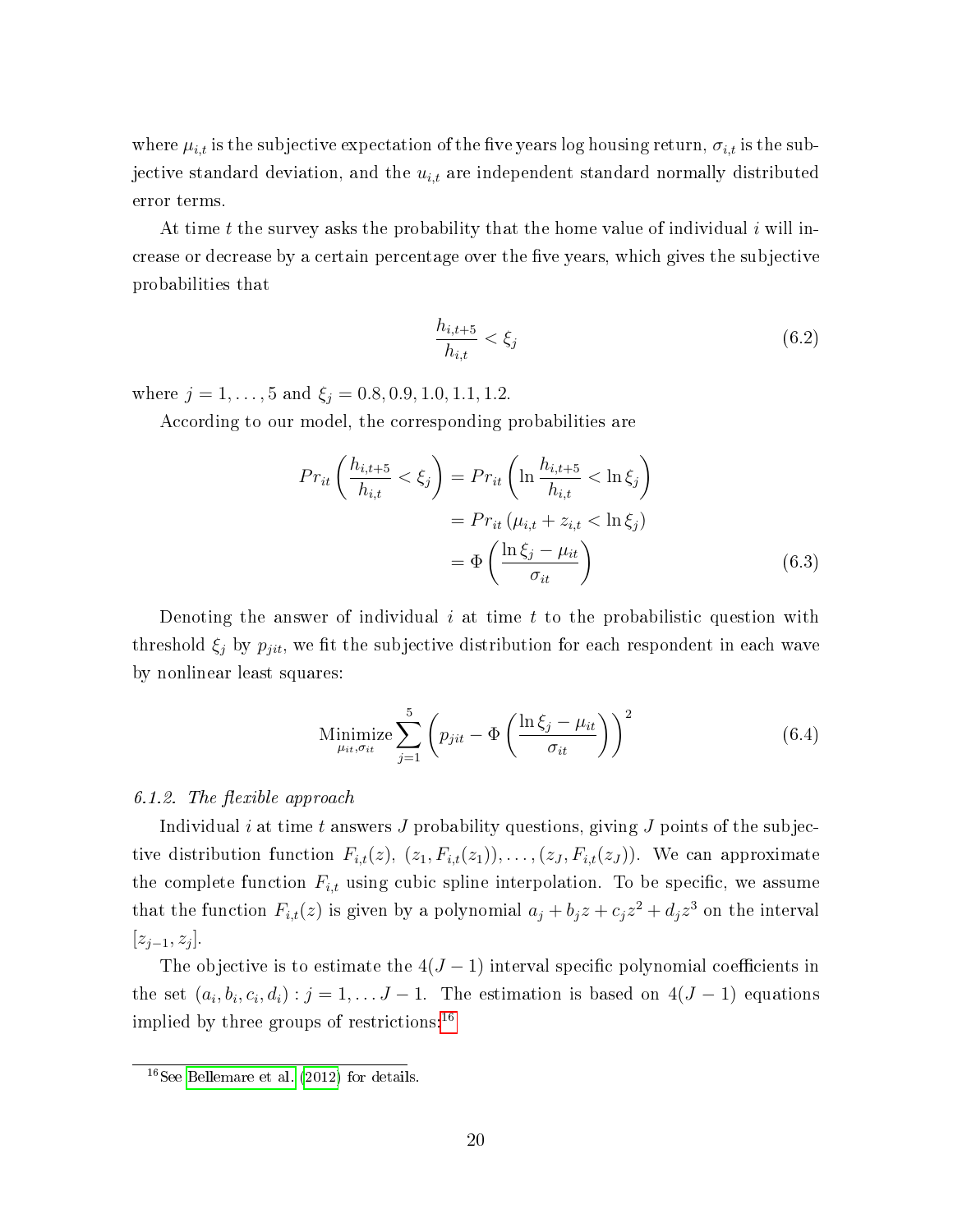- 1. The distribution function is continuous on its support.
- 2. The first and second derivatives of  $F_{i,t}(\cdot)$  are continuous at the interior thresholds.
- 3. The boundary conditions:  $F''_{i,t}(z_1) = F''_{i,t}(z_1) = 0.$

#### 6.2. Heterogeneity in subjective distributions of future house prices

To maintain comparability, we exclude a small number of observations (115, less than  $1\%$  in each wave who answered "don't know" to at least one of the five long-term expectation questions. We also exclude observations with "50 percent chance" answers to all five questions. Finally, as some inconsistent probability answers result in implausible distributions (e.g. negative second moment), we add lower and upper bounds to the change in house prices, following the spirit in [De Bresser and van Soest](#page-33-9) [\(2013a\)](#page-33-9). Specifically, we assume that the subjective probability of a more than 90 percent decrease in five years is always zero  $(Pr(H5<10)=0)$  and that the subjective probability that prices increase by more than 150 percent is also zero  $(\Pr(H5<250)=1)^{17}$  $(\Pr(H5<250)=1)^{17}$  $(\Pr(H5<250)=1)^{17}$ .

Table [4](#page-23-0) shows the estimation results of a model with the same right hand side variables as [\(5.1\)](#page-15-0) and with the elicited subjective median as the dependent variable. The results based on the parametric and flexible approaches are similar, and in line with the results using raw probabilistic answers. Living in one of the sand states is associated with a higher subjective median of the future house price change. Recent changes in state-level economic conditions are not much related to long-run expectations. Turning to the individual-level variables, we find that male and younger respondents and those with higher self-reported home values, higher income, higher education level, or more optimistic perceptions on personal financial conditions have higher subjective medians of the five-year house price change in the RE specifications. In the FE specifications, only the coefficients of economic sentiment variables remain strongly significant. Finally, time dummies are highly significant under all specifications, suggesting a strong influence of nation-wide shocks.

Table [5](#page-25-0) shows how the subjective interquartile range(IQR), a measure of uncertainty, of the estimated subjective distribution, is related to the same set of explanatory variables. People in the sand states, having experienced dramatic declines in house prices,

 $17$ The bounds are based on historical distributions of five-year house price returns and house price depreciation rates: Five-year nominal housing net returns are in the range [−55%, 150%] based on quarterly state-level house price index values from 1975 to 2013, and inflation adjusted net returns are in the range [−60%, 110%]. We can also take into account the depreciation rate for housing, which can be assumed to be 0.05 annually, as in [Iacoviello and Pavan](#page-34-10) [\(2013\)](#page-34-10). In any case, the interval [10%, 250%] seems to be a reasonably conservative support for the subjective raw returns.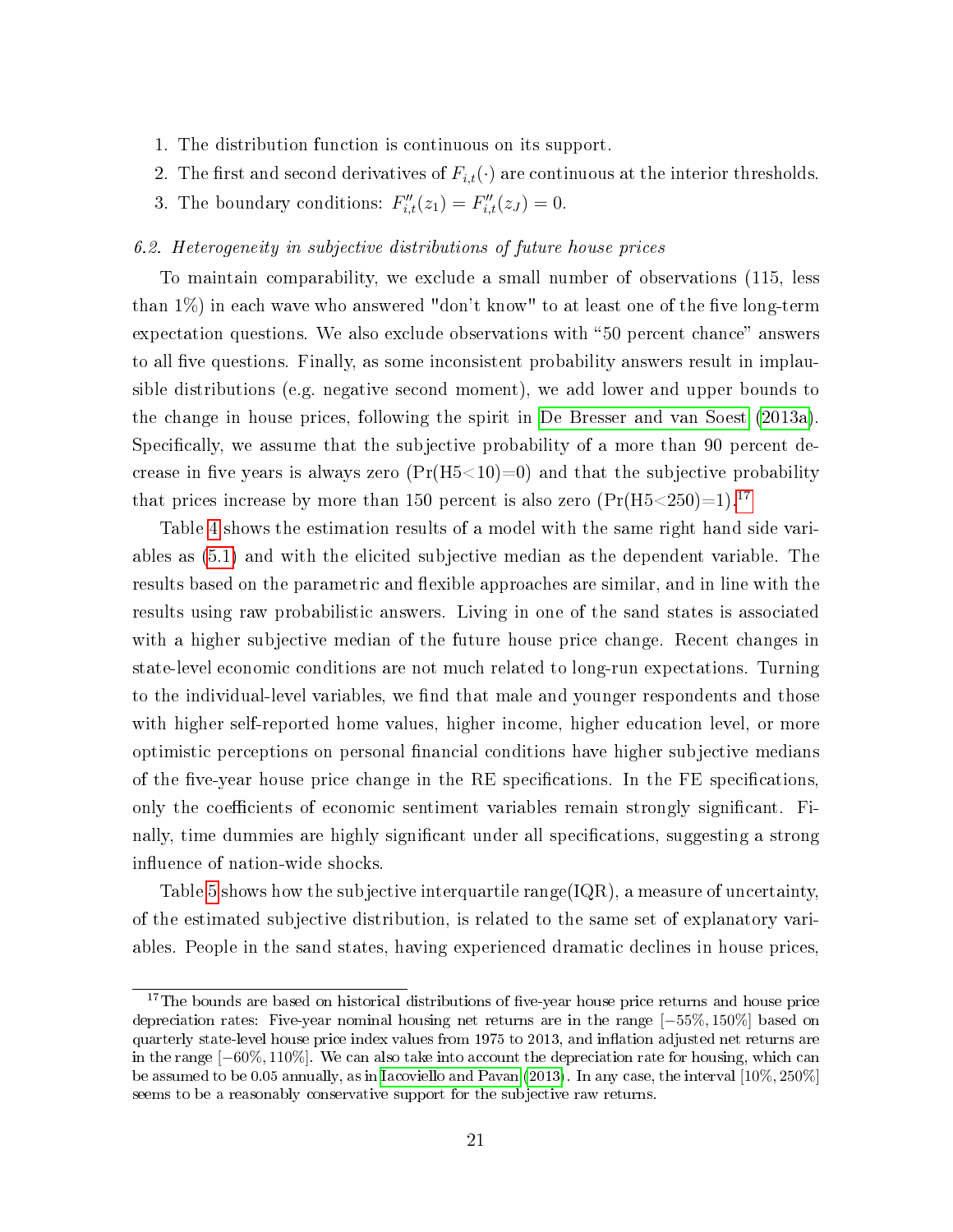<span id="page-23-0"></span>

|                          | Parametric approach<br>Flexible approach |           |            |                     |
|--------------------------|------------------------------------------|-----------|------------|---------------------|
|                          | RE                                       | FE        | RE         | FE                  |
| Sand states              | $0.031**$                                |           | $0.043**$  |                     |
|                          | (0.007)                                  |           | (0.009)    |                     |
| Change in unemployment   | 0.001                                    | $-0.000$  | $-0.004$   | $-0.005$            |
|                          | (0.013)                                  | (0.013)   | (0.018)    | (0.019)             |
| Change in house prices   | 0.000                                    | 0.001     | 0.001      | 0.001               |
|                          | (0.001)                                  | (0.001)   | (0.001)    | (0.001)             |
| Age                      | $-0.001**$                               |           | $-0.001**$ |                     |
|                          | (0.000)                                  |           | (0.000)    |                     |
| Female                   | $-0.019**$                               |           | $-0.010+$  |                     |
|                          | (0.005)                                  |           | (0.006)    |                     |
| White                    | 0.000                                    |           | $-0.012$   |                     |
|                          | (0.009)                                  |           | (0.011)    |                     |
| Log home value           | 0.002                                    | $-0.001$  | 0.001      | $-0.002$            |
|                          | (0.001)                                  | (0.001)   | (0.001)    | (0.002)             |
| Log income per capita    | $0.015**$                                | 0.006     | $0.013**$  | 0.002               |
|                          | (0.003)                                  | (0.005)   | (0.005)    | (0.008)             |
| Household size           | 0.002                                    | $-0.002$  | 0.002      | $-0.000$            |
|                          | (0.002)                                  | (0.003)   | (0.003)    | (0.004)             |
| Bachelor                 | $0.029**$                                | $-0.027$  | $0.020**$  | $-0.042$            |
|                          | (0.003)                                  | (0.027)   | (0.005)    | (0.039)             |
| Married                  | 0.001                                    | $-0.008$  | 0.005      | $-0.011$            |
|                          | (0.005)                                  | (0.010)   | (0.006)    | (0.010)             |
| Unemployed               | 0.006                                    | 0.004     | 0.008      | 0.004               |
|                          | (0.005)                                  | (0.007)   | (0.007)    | (0.010)             |
| Retired                  | 0.004                                    | 0.001     | 0.008      | 0.006               |
|                          | (0.005)                                  | (0.005)   | (0.006)    | (0.007)             |
| Disabled                 | 0.014                                    | 0.016     | 0.023      | 0.016               |
|                          | (0.009)                                  | (0.012)   | (0.016)    | (0.020)             |
| Health                   | $-0.000$                                 | $-0.003$  | 0.003      | 0.003               |
|                          | (0.002)                                  | (0.003)   | (0.003)    | (0.004)             |
| Non-Eco Sentiment        | 0.015                                    | 0.003     | 0.019      | 0.008               |
|                          | (0.011)                                  | (0.010)   | (0.015)    | (0.016)             |
| Eco Sentiment            | $0.043**$                                | $0.041**$ | $0.037**$  | $0.042**$           |
|                          | (0.007)                                  | (0.008)   | (0.011)    | (0.012)             |
| Constant                 | $1.019**$                                | $1.079**$ | $1.081**$  | $1.128**$           |
|                          | (0.018)                                  | (0.025)   | (0.032)    | (0.048)             |
| Num.Obs                  | 16774                                    | 16774     | 16774      | 16774               |
| Num.Ind                  | 2017                                     | 2017      | 2017       | 2017                |
| $\rho$                   | 0.478                                    | 0.570     | 0.402      | 0.496               |
| Rej Time dummies $= 0$ ? | $Yes**$                                  | $Yes**$   | $Yes**$    | $\mathrm{Yes}^{**}$ |

Table 4: Heterogeneity in house price expectations: elicited median

Constant term and time dummies are included. Standard errors are clustered at the state level.  $\rho$  is the fraction of the unsystematic variation due to unobserved heterogeneity. `Num.Obs ' is the sample size. 'Num.Ind ' is the number of individuals. Statistical significance is indicated as follows:  $+ p<0.10$ , \* p<0.05, \*\* p<0.01.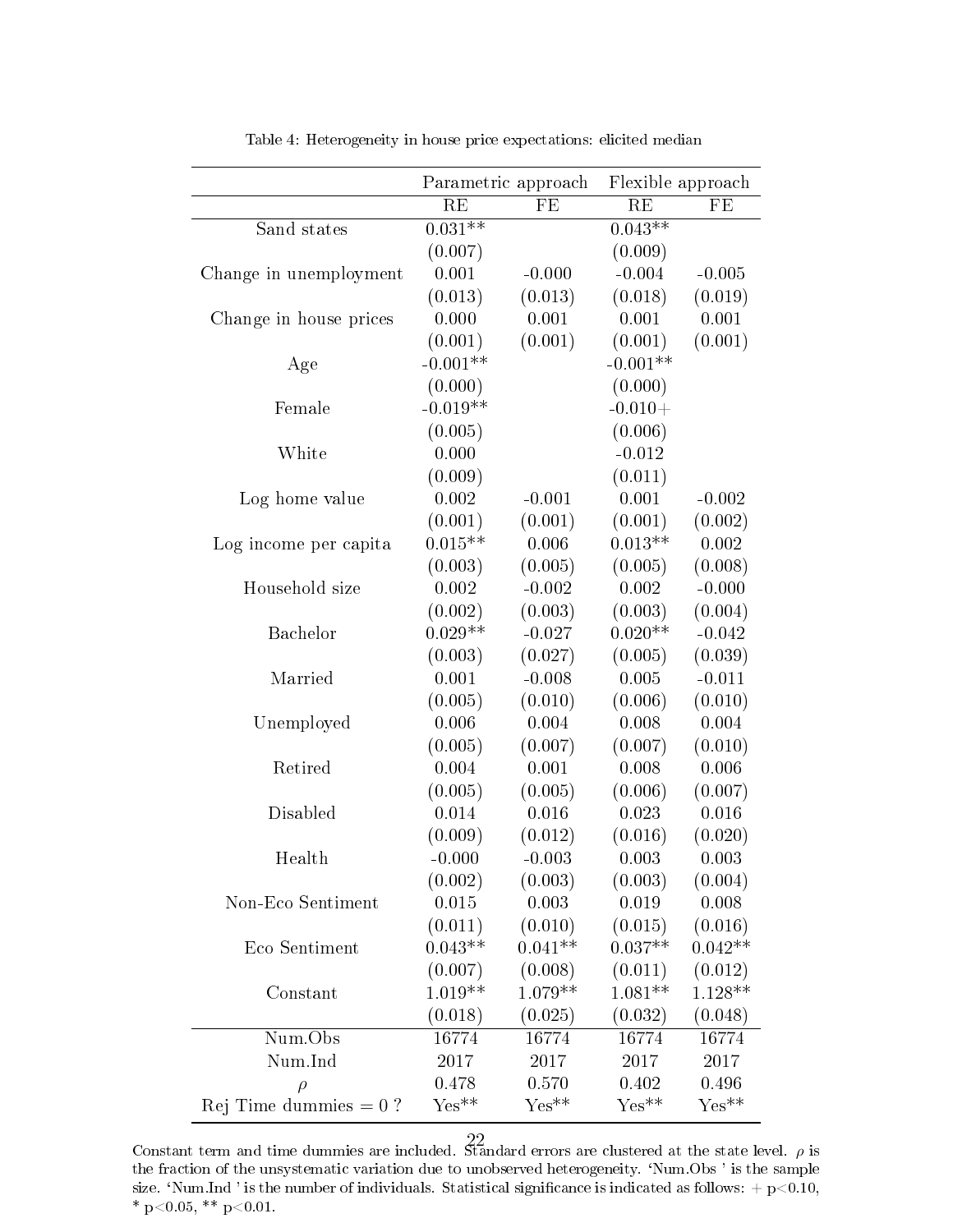seem to feel more uncertain about the future house price development. Moreover, females, the elderly, and less educated people have higher uncertainty, which is similar to the findings of subjective uncertainty in stock market expectations ([\(Hurd et al.,](#page-34-8) [2011\)](#page-34-8) and [\(Hudomiet et al., 2011\)](#page-34-11)). Finally, the joint signicance of the time dummies indicates that subjective uncertainty is also affected by nationwide shocks.

#### 7. House price expectations and reported realizations

In this section, we compare expected home value changes with subsequent changes in self-reported home values over the same time-period, which may be interpreted as realizations, where we use quotes because it should be noted that these self-reported home values are not necessarily identical to objective market values. Still, this comparison is worthwhile to get more insight in the nature of the subjective house price expectations. First, previous studies found that time patterns of self-reported home values and of transaction prices are quite similar ([\(DiPasquale and Somerville, 1995\)](#page-33-10)). This is particularly relevant since our analysis focuses on changes rather than levels. Second, perceived house price changes can be more relevant than objective changes if households make decisions based on perceived rather than objective housing wealth. Lastly, self-reported home values are widely used in the literature to measure housing wealth and are the only measure available at the individual level in many cases. Out of the 19 quarterly waves, we can match 15 waves of expectations with corresponding "realizations" of home value changes in one year, and one wave with "realizations" of home value changes in five years.

#### 7.1. Comparing expectations and "realizations" using raw probabilistic answers

If the unpredictable part of the realizations of future home values are independent across respondents (implying the absence of aggregate shocks), then under rational expectations, the average subjective probabilities should closely resemble the corre-sponding fractions of "realizations".<sup>[18](#page--1-0)</sup> Figure [3](#page-27-0) plots the differences between the average subjective probabilities that home values will increase over the next year and the (corresponding) fraction of respondents whose self-reported home value has increased over the same time period. The figure shows that expectations were consistently more positive

<sup>&</sup>lt;sup>18</sup>In a similar way, [Dominitz and Manski](#page-33-11) [\(1997a\)](#page-33-11) and [Manski](#page-35-1) [\(2004\)](#page-35-1) compare expectations and realizations of health insurance, burglary, and job loss, though they use repeated cross-sectional data with one wave of realizations only.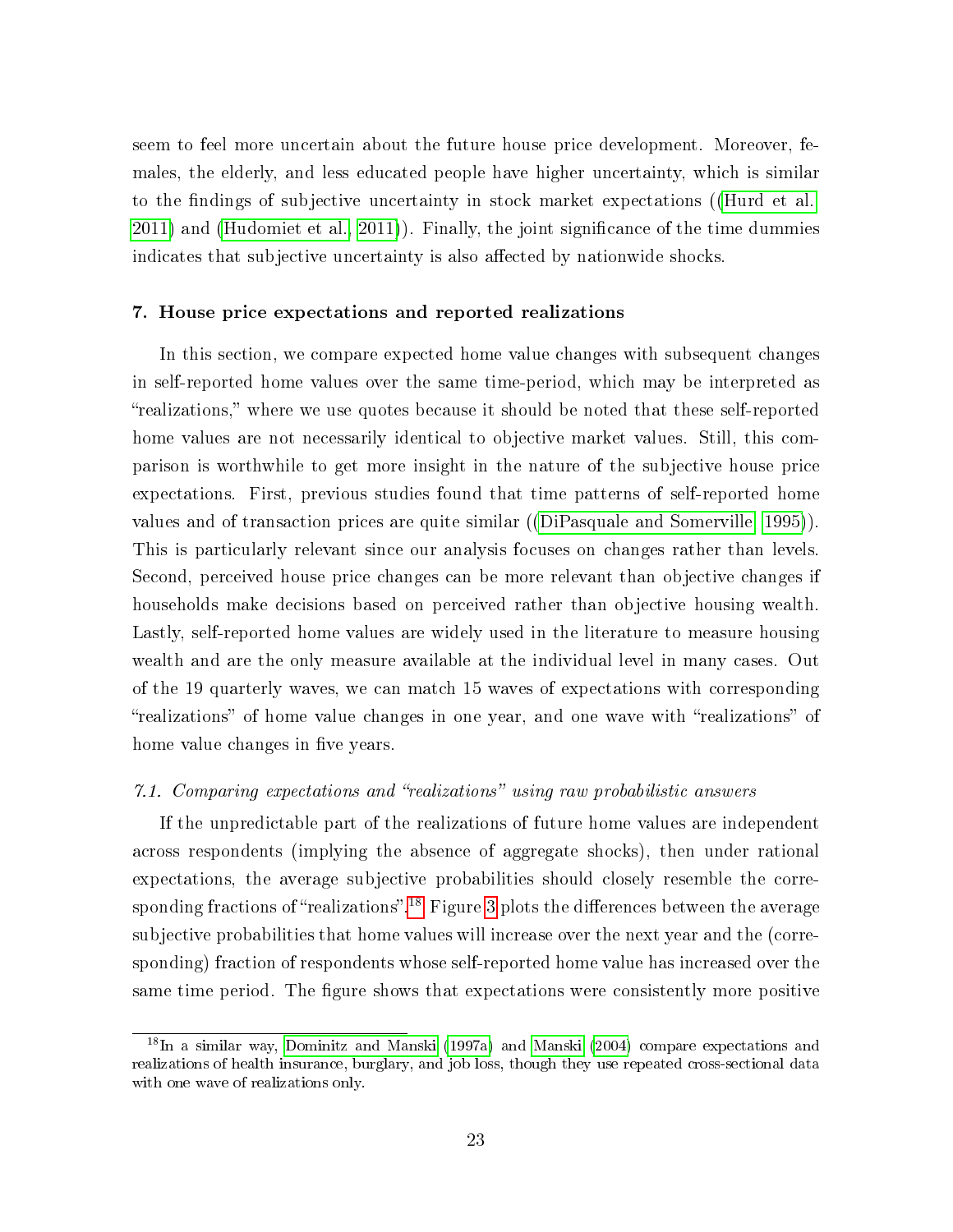<span id="page-25-0"></span>

|                          |            | Parametric approach | Flexible approach |                     |  |
|--------------------------|------------|---------------------|-------------------|---------------------|--|
|                          | RE         | FE                  | $\rm RE$          | FE                  |  |
| Sand states              | $0.039**$  |                     | $0.034***$        |                     |  |
|                          | (0.009)    |                     | (0.013)           |                     |  |
| Change in unemployment   | $-0.033$   | $-0.029$            | $-0.069*$         | $-0.061+$           |  |
|                          | (0.026)    | (0.027)             | (0.033)           | (0.034)             |  |
| Change in house prices   | 0.000      | 0.000               | 0.001             | 0.001               |  |
|                          | (0.001)    | (0.001)             | (0.001)           | (0.001)             |  |
| Age                      | $-0.002**$ |                     | $-0.002**$        |                     |  |
|                          | (0.000)    |                     | (0.001)           |                     |  |
| Female                   | $0.019*$   |                     | $0.034**$         |                     |  |
|                          | (0.009)    |                     | (0.009)           |                     |  |
| White                    | $-0.017$   |                     | $-0.028*$         |                     |  |
|                          | (0.014)    |                     | (0.013)           |                     |  |
| Log home value           | 0.001      | $-0.000$            | $-0.004*$         | $-0.005*$           |  |
|                          | (0.002)    | (0.002)             | (0.002)           | (0.002)             |  |
| Log income per capita    | $-0.000$   | $-0.004$            | $-0.008$          | 0.001               |  |
|                          | (0.007)    | (0.010)             | (0.007)           | (0.011)             |  |
| Household size           | 0.002      | $-0.001$            | 0.001             | 0.009               |  |
|                          | (0.004)    | (0.006)             | (0.005)           | (0.007)             |  |
| Bachelor                 | $-0.009$   | 0.042               | $-0.021*$         | 0.066               |  |
|                          | (0.006)    | (0.051)             | (0.010)           | (0.072)             |  |
| Married                  | $0.016 +$  | 0.019               | 0.014             | 0.009               |  |
|                          | (0.009)    | (0.016)             | (0.010)           | (0.020)             |  |
| Unemployed               | $0.023+$   | 0.016               | 0.009             | 0.001               |  |
|                          | (0.013)    | (0.012)             | (0.012)           | (0.014)             |  |
| Retired                  | 0.003      | 0.013               | 0.001             | 0.011               |  |
|                          | (0.009)    | (0.009)             | (0.008)           | (0.010)             |  |
| Disabled                 | 0.023      | $0.038*$            | $0.036 +$         | 0.033               |  |
|                          | (0.015)    | (0.019)             | (0.022)           | (0.030)             |  |
| Health                   | $-0.001$   | 0.002               | 0.001             | 0.007               |  |
|                          | (0.003)    | (0.004)             | (0.005)           | (0.007)             |  |
| Non-Eco Sentiment        | $-0.001$   | 0.003               | $-0.011$          | $-0.005$            |  |
|                          | (0.017)    | (0.018)             | (0.020)           | (0.023)             |  |
| Eco Sentiment            | 0.006      | 0.019               | 0.016             | 0.027               |  |
|                          | (0.014)    | (0.015)             | (0.019)           | (0.021)             |  |
| Constant                 | $0.365**$  | $0.240**$           | $0.492**$         | $0.269**$           |  |
|                          | (0.042)    | (0.054)             | (0.054)           | (0.069)             |  |
| Num.Obs                  | 16769      | 16769               | 16769             | 16769               |  |
| Num.Ind                  | 2017       | 2017                | 2017              | 2017                |  |
| $\rho$                   | 0.417      | 0.494               | 0.351             | 0.449               |  |
| Rej Time dummies $= 0$ ? | $Yes**$    | $Yes**$             | $Yes**$           | $\mathrm{Yes}^{**}$ |  |

Table 5: Heterogeneity in house price expectations: elicited IQR

Constant term and time dummies are included. Standard errors are clustered at the state level.  $\rho$  is the fraction of the unsystematic variation due to unobserved heterogeneity. `Num.Obs ' is the sample size. 'Num.Ind ' is the number of individuals. Statistical significance is indicated as follows:  $+$  p $<$ 0.10, \* p<0.05, \*\* p<0.01.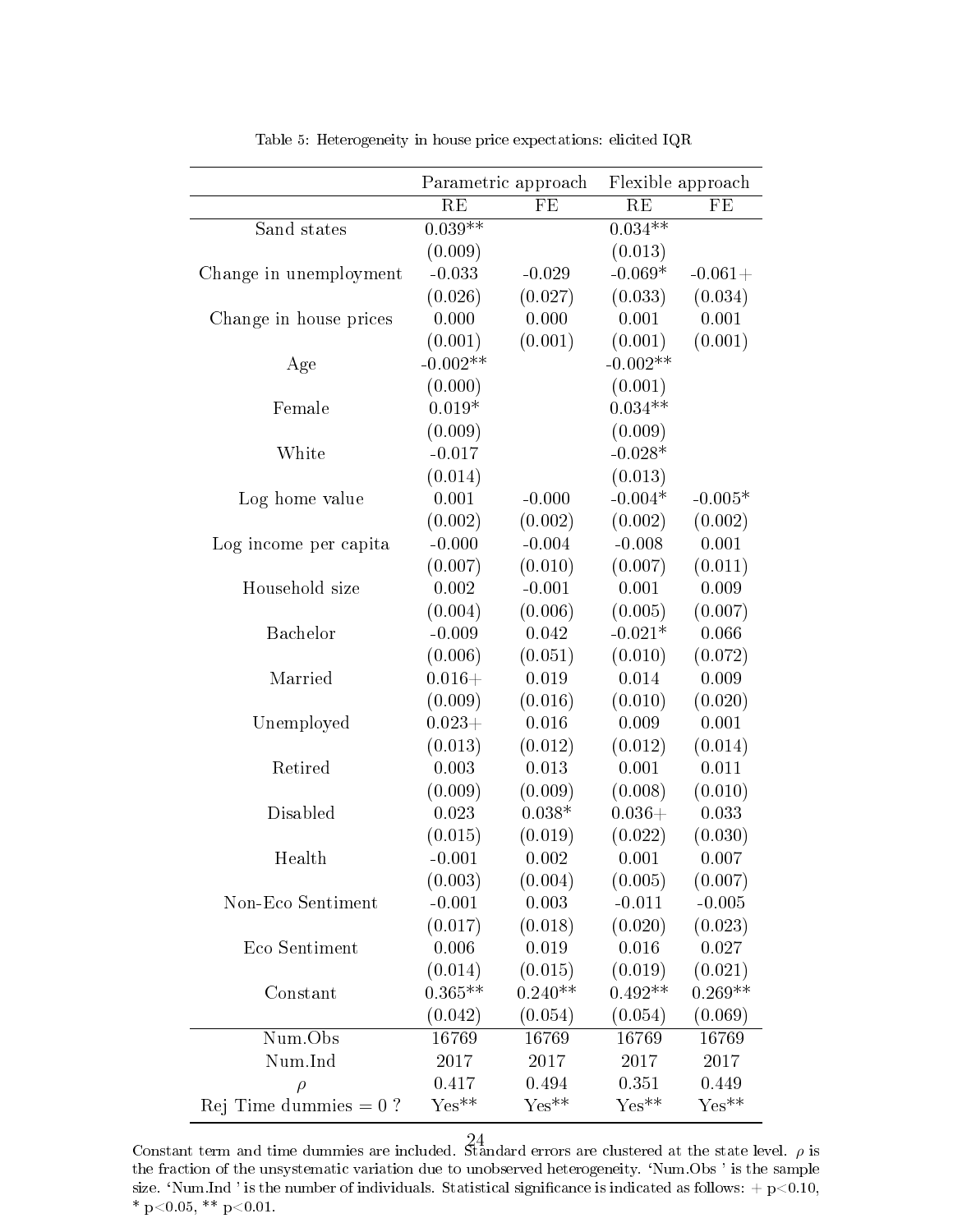<span id="page-26-0"></span>

|              | Average subjective probabilities in 2009 Realized fractions in 2014 |      |
|--------------|---------------------------------------------------------------------|------|
| Pr(H5 > 100) | 0.58                                                                | 0.39 |
| Pr(H5 > 110) | 0.50                                                                | 0.24 |
| Pr(H5 > 120) | 0.29                                                                | 0.14 |
| Pr(H5 < 90)  | 0.18                                                                | 0.30 |
| Pr(H5 < 80)  | 0.11                                                                | 0.18 |

Table 6: Five-year expectations in Feb 2009 and "realizations" in Jan 2014

than realizations during and shortly after the recession period, and converged in more recent waves. In the period 2009-2011, subjective expectations were much better than the corresponding realizations. For example, in January 2010 the average subjective probability of a gain in home value over the next year is 40%, but the reported home value one year later was larger than the home value reported in January 2010 for only 25 percent of the sample. This implies that ex post, respondents were too optimistic in January 2010. Perhaps they did not have rational expectations, but it could also be that a nation-wide shock that could not be anticipated reduced home values. We do not fully disentangle these two explanations for the difference. However, even if negative shocks might be correlated during a recession, rational expectations should have taken this into account. The fact that the difference has the same sign in several consecutive years suggests the former explanation (non-rational expectations) is more likely than the latter (several unanticipated negative shocks in a row). Besides, a Newey-West test controlling for serial correlations up to one year rejects the null that the systematic part of the difference is zero.

Table [6](#page-26-0) compares expectations and "realizations" over the five year period January 2009 - January 2014. It shows that the average subjective probabilities that home values in five years will increase, increase by more than  $10\%$ , increase by more than 20%, decrease by less than 10%, or decrease by less than 20%, are all much larger than the corresponding realized fractions of respondents reporting an increase in the value of their home, an increase by more than 10%, etc. Again, this suggests that realizations over the complete five year-period were worse than expected. Many people did not anticipate the negative influence of the crisis on the values of their home.

The above results imply that households are in general too optimistic about changes in future home values during and shortly after the financial crisis. While it is difficult to pin down the exact reasons behind this overoptimism, we note that similar patterns are found in pervious works concerning other financial expectations of households. For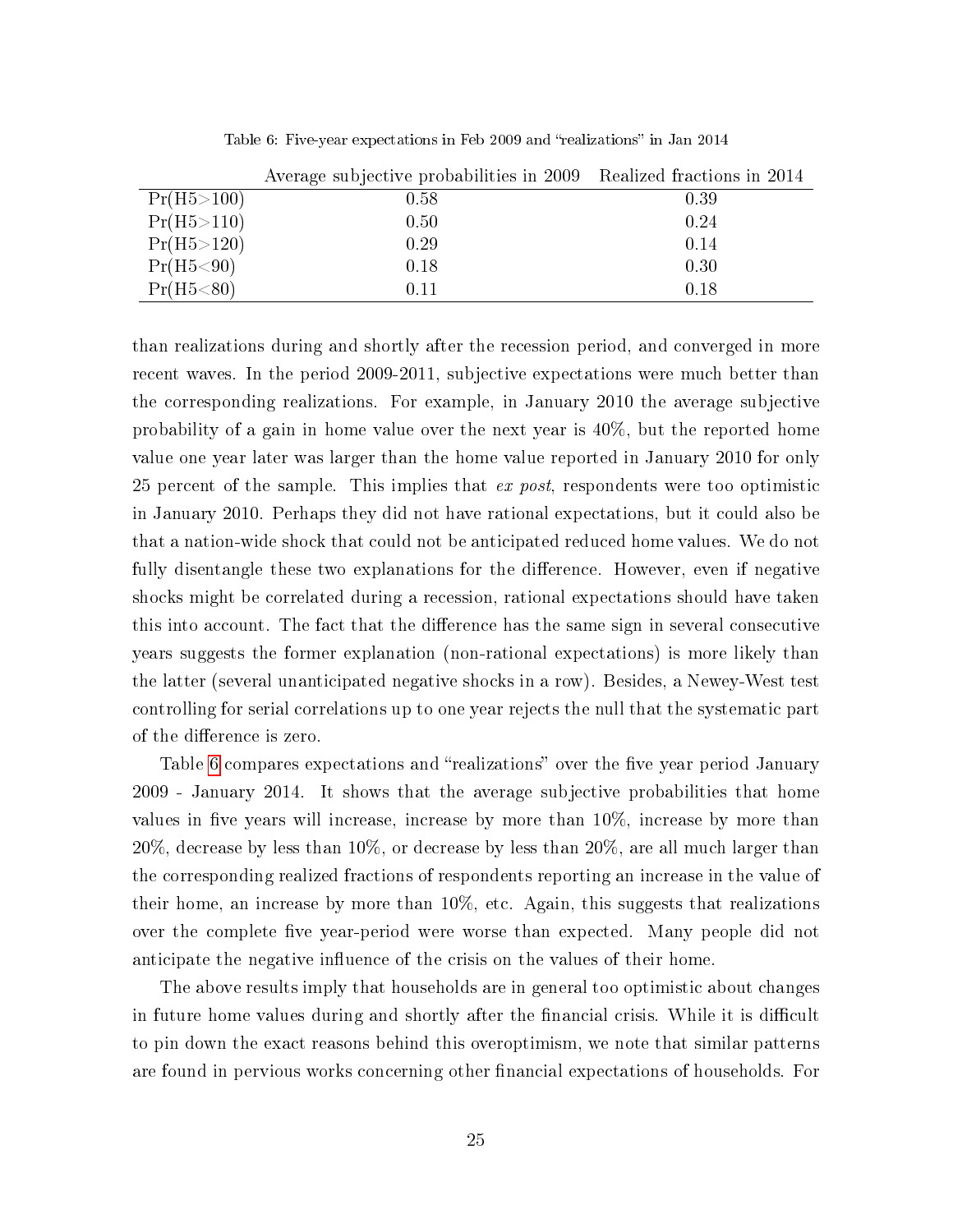<span id="page-27-0"></span>

Figure 3: One-year house price expectations and "realizations"

example, [Souleles](#page-35-12) [\(2004\)](#page-35-12) found that individuals in the Michigan survey were repeatedly negatively surprised by recessions, in the sense that realizations of nancial position, business condition, and income were systematically worse than expected around recessions.

#### 7.2. Comparing expectations and "realizations" using elicited distributions

We can further investigate the relationship between expectations and realizations by using the entire subjective probability distribution of five-year expectations, along the lines of thought in [Dominitz](#page-33-12) [\(1998\)](#page-33-12) who examined earnings expectations and realizations. Around 1500 individuals reported home values and five-year house price expectations in February 2009. We base our analysis on the 653 among these who also reported home values in January 2014.

To obtain Table [7,](#page-28-0) we use the estimated 0.25, 0.50 and 0.75 quantiles of each respondent's subjective distribution, using the parametric as well as the flexible estimator from Section [6.](#page-19-1) We then compute for how many respondents the "realized" changes in the reported home values are below each given quantile. Under the joint hypothesis that expectations are rational, that there are no common shocks, and that the sample for which we can do these calculations is not selective with respect to expectations or reported realizations, approximately 25% of the respondents should have a "realization" below their subjective  $25\%$  quantile, approximately  $50\%$  should have a "realization" be-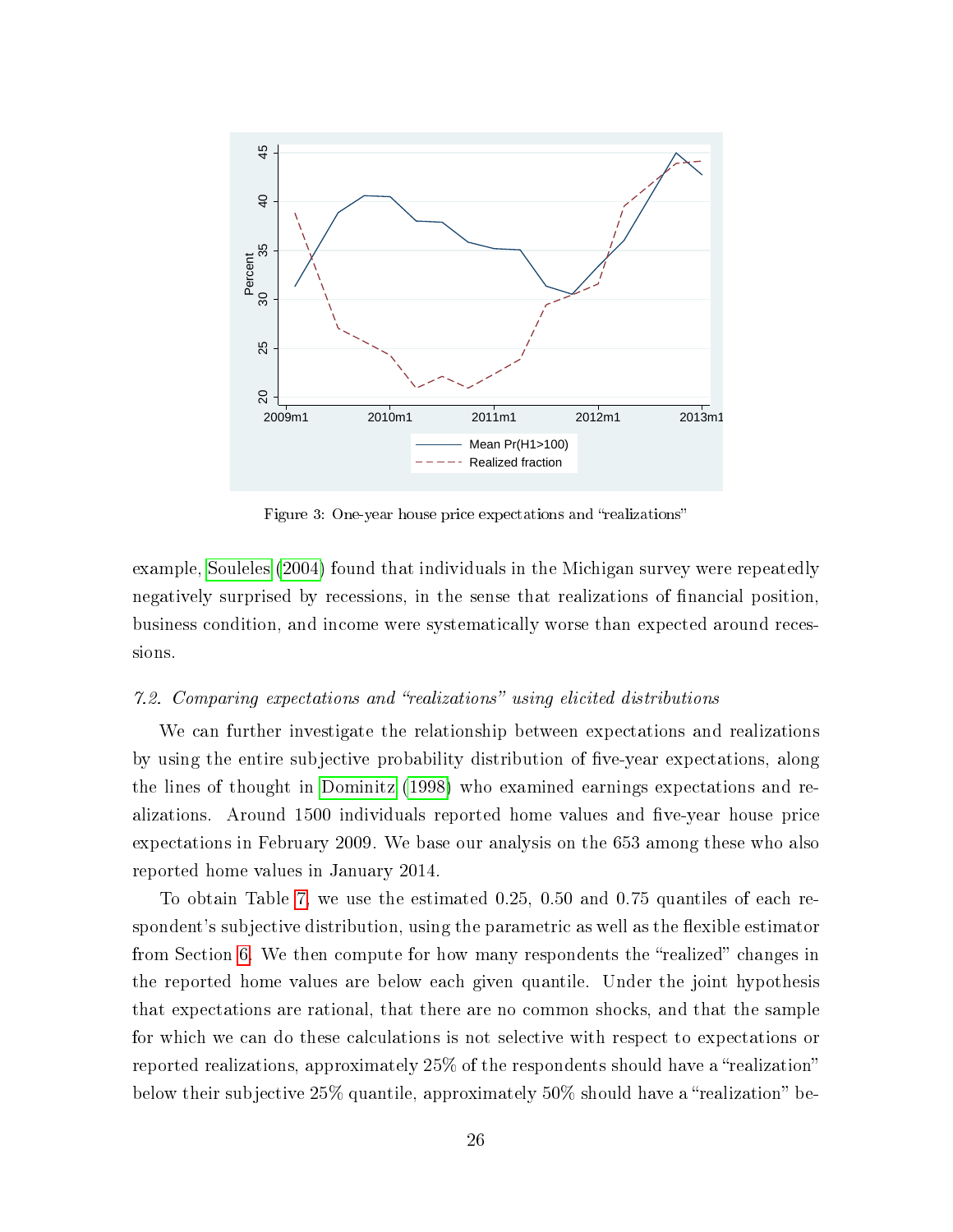| Subjective Quantile $q_{\alpha}$ | $Pr(HV_{2014} \leq q_{\alpha})$ |          |                                                            |             |              |          |  |
|----------------------------------|---------------------------------|----------|------------------------------------------------------------|-------------|--------------|----------|--|
|                                  | all                             |          |                                                            | No Bachelor |              | Bachelor |  |
|                                  | Parametric                      | Flexible | Parametric Flexible                                        |             | – Parametric | Flexible |  |
| 0.25                             | 0.48                            | 0.52     | 0.49                                                       | 0.52        | 0.48         | 0.53     |  |
| 0.50                             | 0.67                            | 0.71     | 0.66                                                       | 0.69        | 0.68         | 0.73     |  |
| 0.75                             | 0.78                            | 0.80     | 0.77<br>그는 그 그는 그녀의 그의 그는 그 그 그는 그녀에서 그는 그 그 그는 그 사람들이 있다. | 0.78        | 0.80         | 0.82     |  |

<span id="page-28-0"></span>Table 7: Probability that home values in 2014 ( $Pr(HV_{2014})$  do not exceed selected subjective quantiles  $(q_{\alpha})$ 

Statistical significance is indicated as follows:  $+$  p $< 0.10$ , \* p $< 0.05$ , \*\* p $< 0.01$ .

low their subjective median, and approximately 75% should have a "realization" below their 75% quantile. The numbers in the table show that this is not the case, particularly for the 0.25 quantile. About half of the respondents report an increase in home value below their subjective 25% quantile, suggesting that many respondents underestimated the chances of a negative outcome, that is, a substantial decrease of the value of their home over the five years period. On the other hand, the fractions of people with a realized change below their subjective 0.75 quantile is close to 75%, suggesting that the respondents anticipated the possibilities of home value increases much better. The results for the median are in between. Assuming that the underlying distribution is Bernoulli, Wald tests also reject the null that the calculated probabilities are not significantly different from the corresponding subjective quantile  $(0.25, 0.5, \text{or } 0.75)$ . Overall, the results confirm that  $ex$  post, the majority of the respondents were over-optimistic. in line with what we saw in the previous subsection. As explained before, this may be due to non-rational expectations or to common shocks that could not be anticipated.

To see whether the performance of expectations varies across socio-economic groups, the final columns of the table present the same fractions separately for the subsamples of lower and higher educated respondents, as [Dominitz](#page-33-12) [\(1998\)](#page-33-12) did for earnings expectations. The outcomes for the two groups are actually very similar. Assuming that the probabilities for the high educated and the low educated people come from two independent Bernoulli distributions, they are not statistically different from each other based on Wald tests. In the previous section we saw that the higher educated have higher subjective medians (the random effects estimates in Table [4\)](#page-23-0). The results in Table [7](#page-28-0) show that this difference is reflected in the "realized" five-year changes so that ex post, both groups have been equally over-optimistic.<sup>[19](#page--1-0)</sup>

 $19\,\text{We have also experienced with separating people by gender and found no significant difference.}$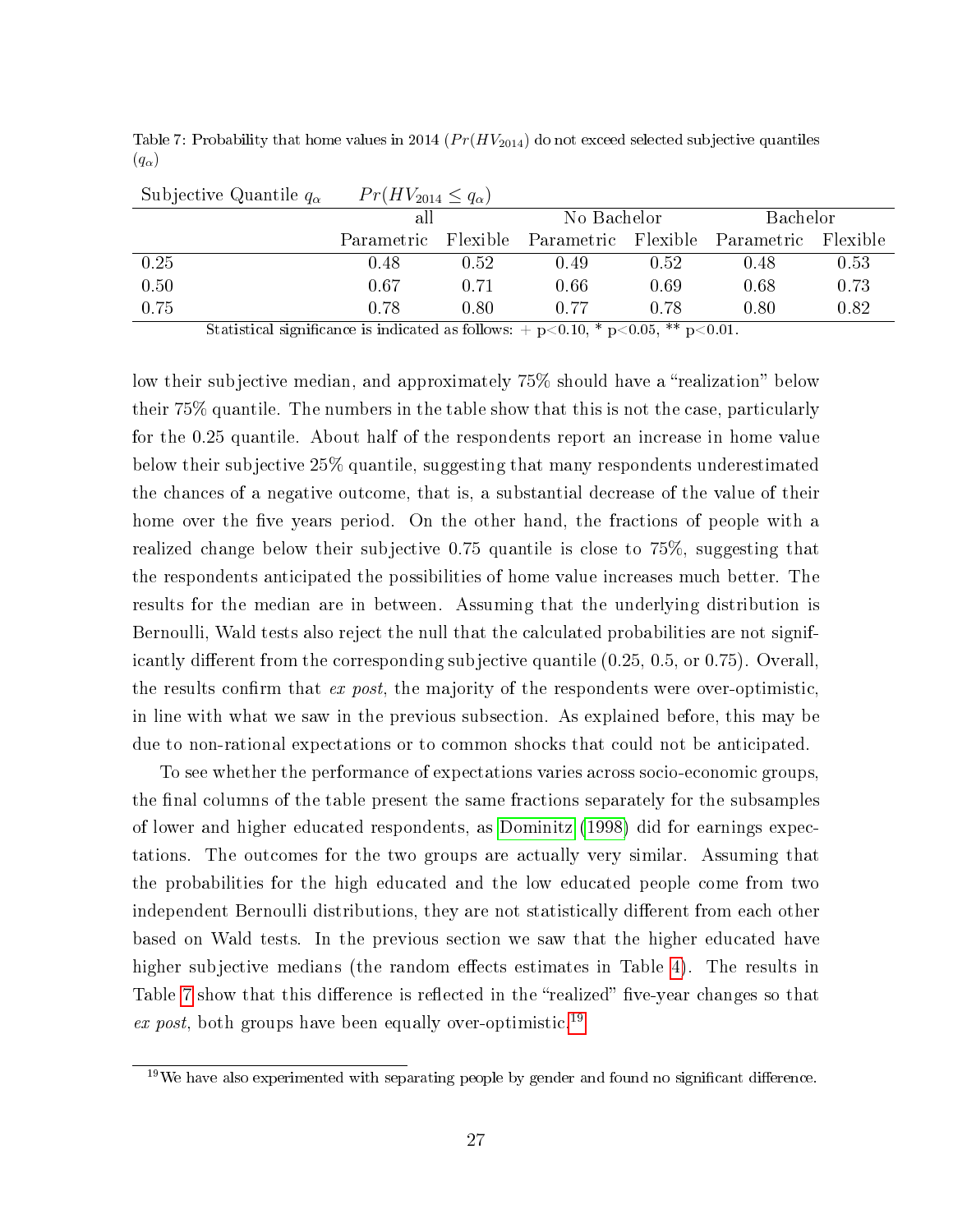Figure [4](#page-30-0) plots the same fractions of respondents whose realized change exceeds their subjective quantiles, but now as a function of the respondents' subjective median home value in 2009, using nonparametric kernel regressions. Again, if people have rational expectations and there are no macroeconomic shocks, we would expect the curves to be roughly constant at 0.25, 0.5, and 0.75, respectively. In contrast, the estimated conditional probabilities are almost always above the corresponding values, particularly for the 0.25 quantile. This is in line with what we saw in Table [7](#page-28-0) and suggests that the respondents did not correctly anticipate the downward home value risk over the five-year period. The figure shows that this applies to all groups, irrespective of the anticipated value of their homes in 2014, although the problem is somewhat smaller for owners of houses with very low or very high value than for the intermediate group.

#### 8. Conclusion

In this paper we have studied the expectations of US home owners of future changes in the values of their homes. The analysis was based on survey data that directly measure expectations. Our study contributes a number of empirical findings to the literature on subjective expectations in general and on house price expectations in particular.

We have documented a certain level of momentum in short-run house price expectations, but not in the long-run expectations. The long-run expectations seem to be characterized by mean-reversion effects, in that people living in sand states are particularly optimistic about five-year ahead home values. Our sample period however covers mainly the bust period. Using data over a longer period, [Case et al.](#page-32-2) [\(2012\)](#page-32-2) observed that home buyers are more optimistic about long-term house price changes than oneyear changes in early 2000s. The mean-reversion effect seems to be absent during the boom period. Combing their findings with ours suggests some kind of asymmetry in expectations between the boom and the bust periods. Several facts might be related to these phenomena. Some studies found that house prices show downward rigidity during periods of decline ([\(Gao et al., 2009\)](#page-34-12)). It might be the case that house price expectations also have downward rigidity: people are less likely to extrapolate downward trends during price decline than they extrapolate upward trends during price increase. Many people may believe that housing is a good investment in the long run. Alternatively, households might learned a more comprehensive picture of the house price dynamics after the bust and began to realize the potential mean-reversion. This is consistent with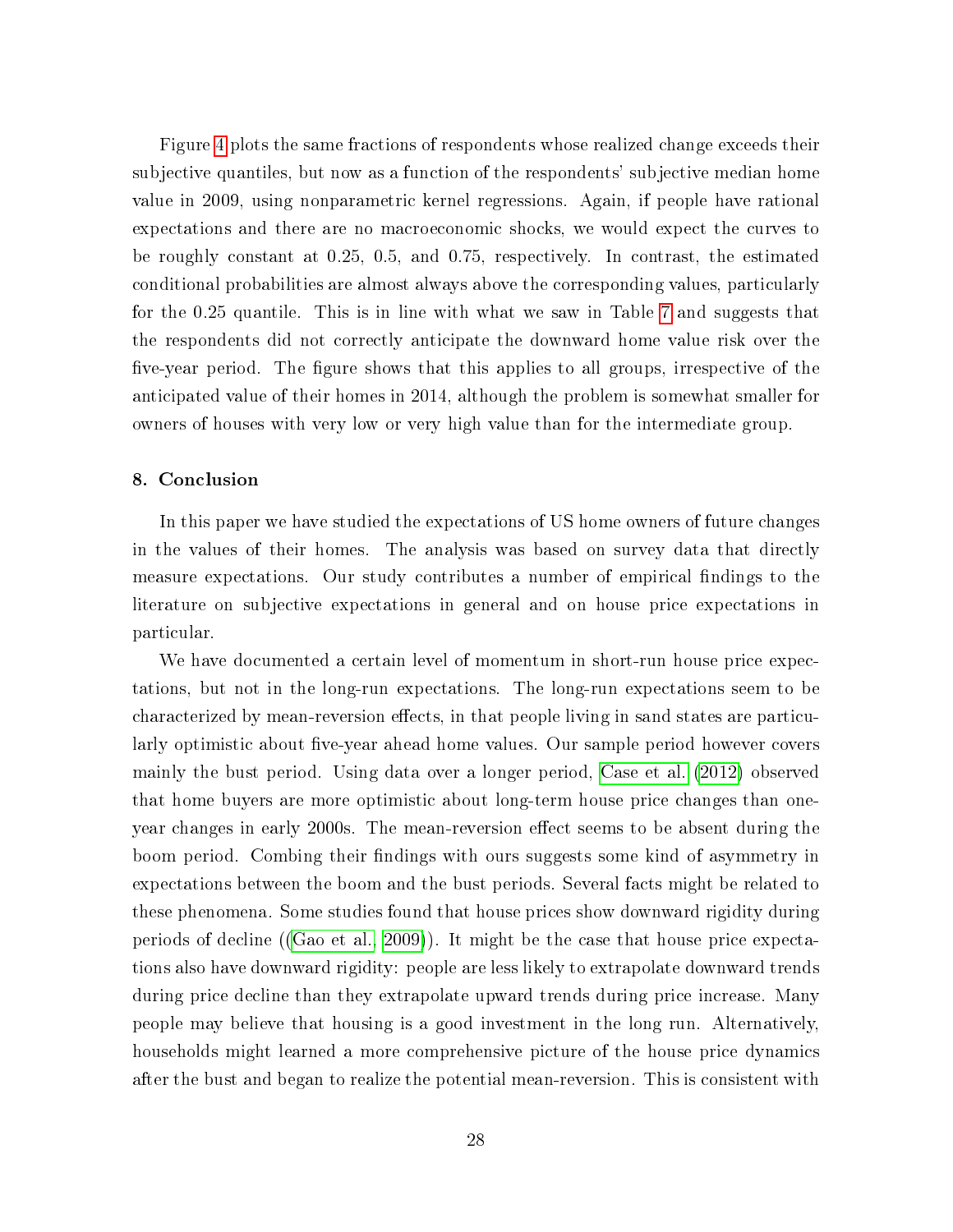<span id="page-30-0"></span>

Figure 4: Conditional probability that self-reported home values in 2014 (HV) do not exceed 0.25, 0.50, and 0.75 subjective quantiles in 2009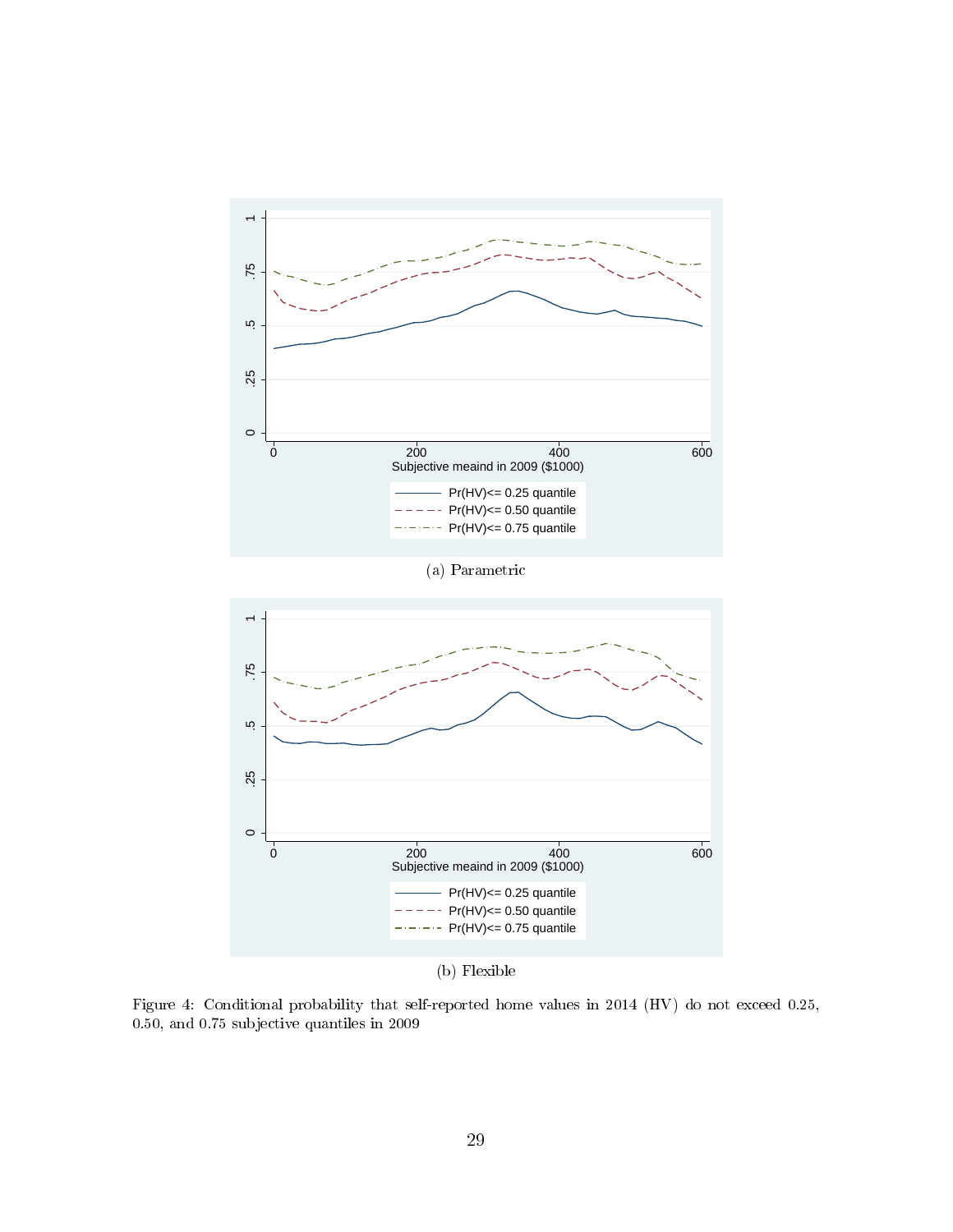the findings in the lab experiment in [Beshears et al.](#page-32-11)  $(2013)$ , that for a process featured by short-run momentum and long-run mean reversion, individuals are more likely to realize the existence of mean reversion if the mean reversion dynamics unfold faster. Although these conjectures are interesting, we leave the detailed mechanism behind for future research.

Our findings show that house price expectations are strongly procyclical. At the state level, expectations and unemployment rates move oppositely. At the individual level, expectations comove with people's individual economic situations and economic sentiment, even when unobserved individual effects, nationwide shocks, and local economic conditions are controlled for. This indicates that economic expectations are influenced by personal economic experiences, as emphasized in [Nagel](#page-35-11)  $(2012)$ .

There is substantial heterogeneity across socio-economic groups in terms of both the central tendency and the uncertainty of subjective distributions of house price changes. The heterogeneity may represent the segmented nature of the housing market and the heterogeneity in outlooks of the economy, which deserves further studies. Besides, studies on wealth distributions might also take into account this heterogeneity, as expected changes in asset prices are related to perceived future wealth levels and housing is the dominant asset for most households.

Finally, future theoretical and empirical work may also try to set up a more structural model that explains expectations and fits the data, and may investigate how house price expectations can affect households' decisions on, for example, mortgage borrowing and consumption.

#### Acknowledgments

For helpful comments and discussions, we thank Rob Alessie, Ronald Mahieu, Bertrand Melenberg, Thomas Post, Martin Salm, Federica Teppa, Susann Rohwedder, Michael Hurd, and seminar participants at the Netspar Pension day, Tilburg University, and the MiSoC Workshop on Subjective Expectations and Probabilities in Economics and Psychology in the University of Essex. The authors acknowledge the Netherlands Organization for Scientific Research (NWO project number  $404-10-040$ ) and the National Institute on Aging (NIA grand number P01 AG008291) for financial support.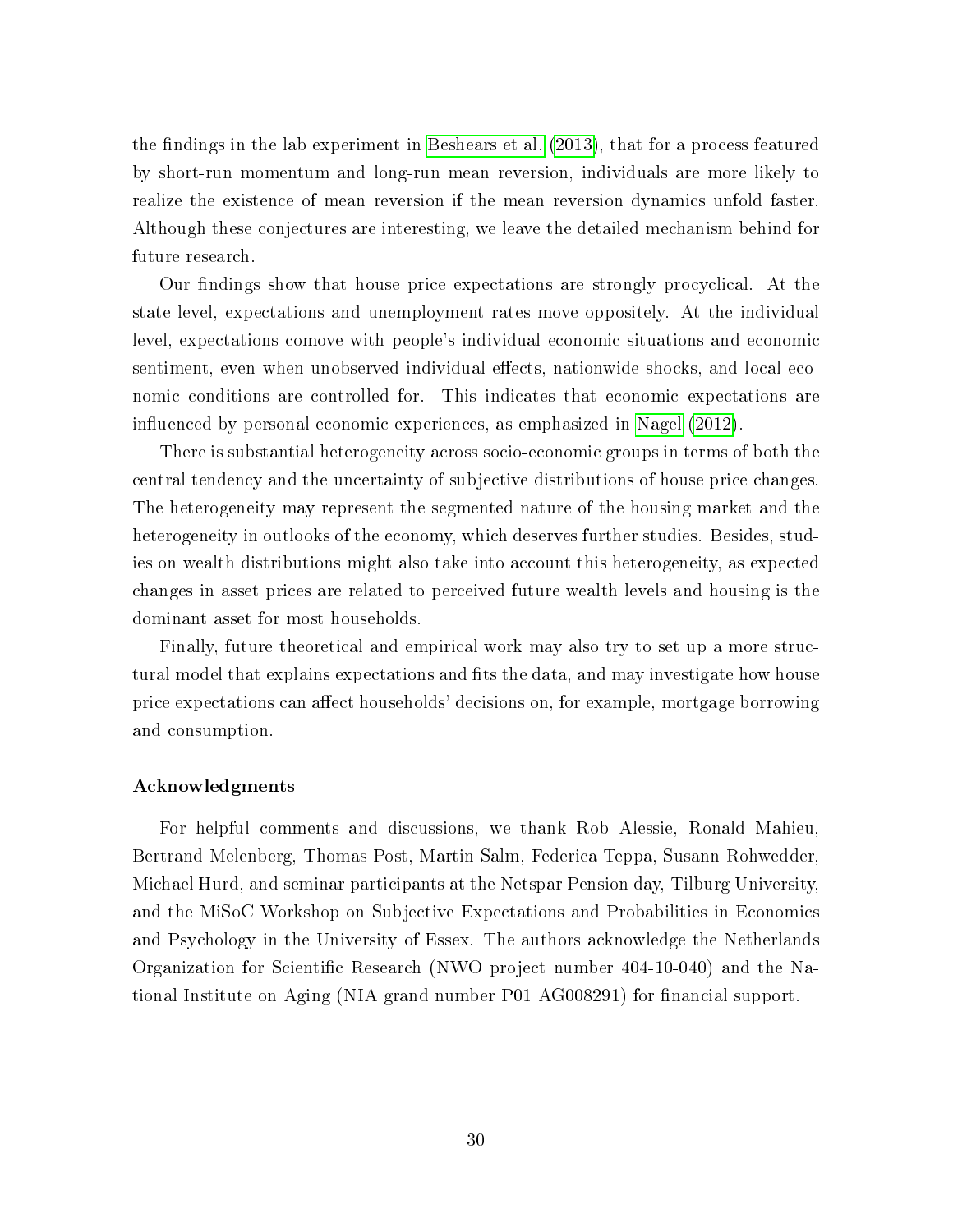#### Reference

- <span id="page-32-9"></span>Arcidiacono, P., Hotz, J., Kang, S., 2012. Modeling college major choices using elicited measures of expectations and counterfactuals. Journal of Econometrics 166, 3-16.
- <span id="page-32-8"></span>Armantier, O., Bruine de Bruin, W., Potter, S., Topa, G., van der Klaauw, W., Zafar, B., 2013. Measuring inflation expectations. Annual Review of Economics 5, 273–301.
- <span id="page-32-3"></span>Bellemare, C., Bissonnette, L., Kröger, S., 2012. Flexible approximation of subjective expectations using probability questions. Journal of Business & Economic Statistics  $30, 124 - 131.$
- <span id="page-32-11"></span>Beshears, J., Choi, J., Fuster, A., Laibson, D., Madrian, B., 2013. What goes up must come down? Experimental evidence on intuitive forecasting. American Economic Review 103, 570-74.
- <span id="page-32-5"></span>Bissonnette, L., Van Soest, A., 2012. The future of retirement and the pension system: How the public's expectations vary over time and across socio-economic groups. IZA Journal of European Labor Studies 1, 1–21.
- <span id="page-32-7"></span>Browning, M., Gørtz, M., Leth-Petersen, S., 2013. Housing wealth and consumption: a micro panel study. The Economic Journal 123, 401–428.
- <span id="page-32-4"></span>Bruine de Bruin, W., Manski, C., 2011. Measuring consumer uncertainty about future inflation. Journal of Applied Econometrics 478, 454–478.
- <span id="page-32-6"></span>Campbell, J., Cocco, J., 2007. How do house prices affect consumption? evidence from micro data. Journal of Monetary Economics 54, 591-621.
- <span id="page-32-0"></span>Case, K., Shiller, R., 1988. The behavior of home buyers in boom and post-boom markets. New England Economic Review November-December, 29–46.
- <span id="page-32-1"></span>Case, K., Shiller, R., 2003. Is there a bubble in the housing market? Brookings Papers on Economic Activity 2003, 299-362.
- <span id="page-32-2"></span>Case, K., Shiller, R., Thompson, A., 2012. What have they been thinking?: Homebuyer behavior in hot and cold markets. Brookings Papers on Economic Activity 2012, 265 315.
- <span id="page-32-10"></span>Clapp, J., Giaccotto, C., 1994. The influence of economic variables on local house price dynamics. Journal of Urban Economics 36  $(2)$ , 161–183.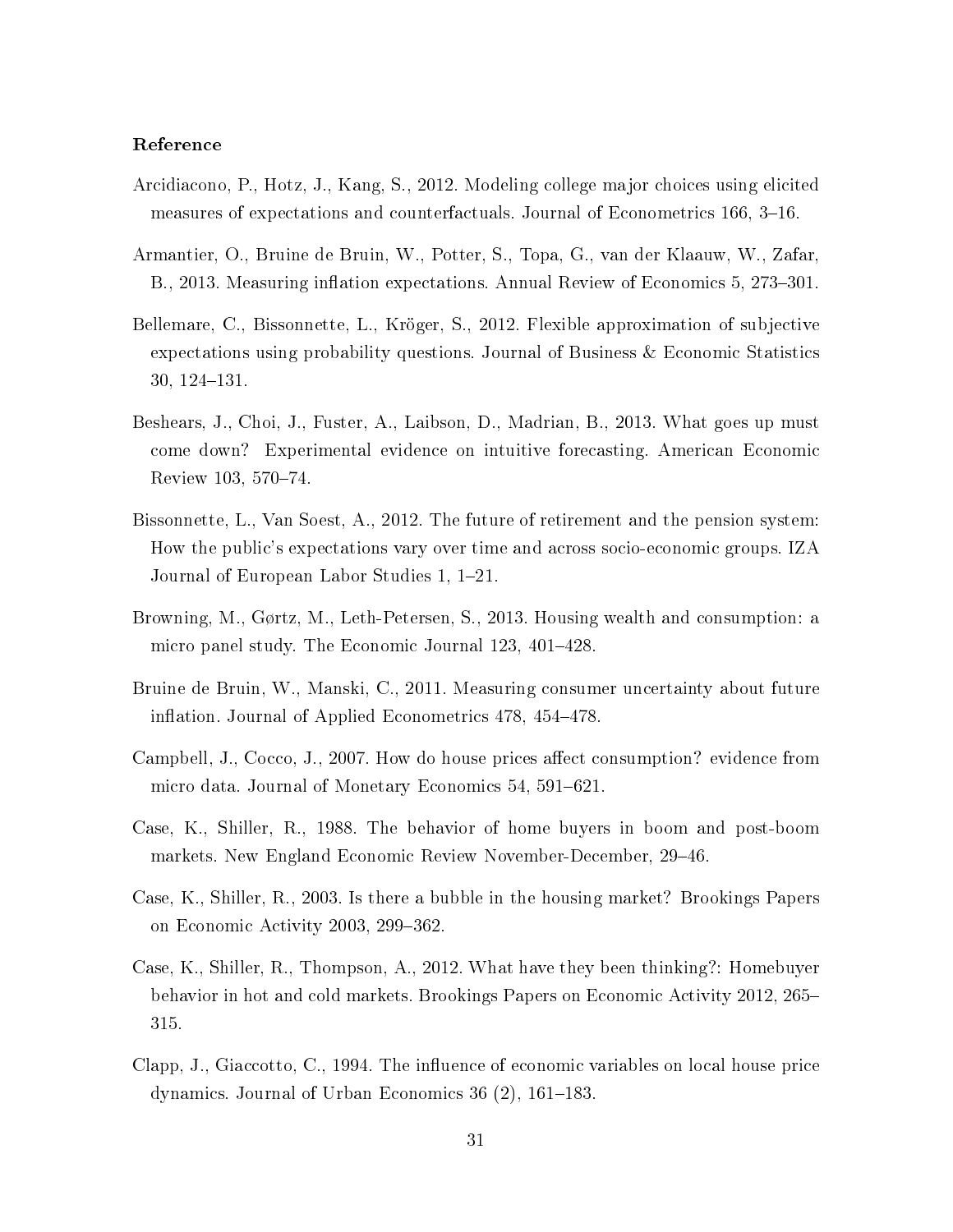- <span id="page-33-4"></span>Cocco, J. a., 2004. Portfolio Choice in the Presence of Housing. Review of Financial Studies 18, 535–567.
- <span id="page-33-9"></span>De Bresser, J., van Soest, A., 2013a. Retirement expectations and satisfaction with retirement provisions. Review of Income and Wealth forthcoming.
- <span id="page-33-2"></span>De Bresser, J., van Soest, A., 2013b. Survey response in probabilistic questions and its impact on inference. Journal of Economic Behavior & Organization 96, 65–84.
- <span id="page-33-5"></span>Delavande, A., 2008. Pill, patch, or shot? Subjective expectations and birth control choice. International Economic Review 49, 999-1042.
- <span id="page-33-6"></span>Delavande, A., Rohwedder, S., 2008. Eliciting subjective probabilities in Internet surveys. Public Opinion Quarterly 72, 866–891.
- <span id="page-33-10"></span>DiPasquale, D., Somerville, C., 1995. Do house price indices based on transacting units represent the entire stock? Evidence from the American housing survey. Journal of Housing Economics 4, 195–229.
- <span id="page-33-12"></span>Dominitz, J., 1998. Earnings expectations, revisions, and realizations. Review of Economics and Statistics 80, 374–388.
- <span id="page-33-1"></span>Dominitz, J., 2001. Estimation of income expectations models using expectations and realization data. Journal of Econometrics 102, 165–195.
- <span id="page-33-11"></span>Dominitz, J., Manski, C., 1997a. Perceptions of Economic Insecurity: Evidence from the Survey of Economic Expectations. Public Opinion Quarterly 61, 261–287.
- <span id="page-33-0"></span>Dominitz, J., Manski, C., 1997b. Using expectations data to study subjective income expectations. Journal of the American Statistical Association 92, 855–867.
- <span id="page-33-8"></span>Dominitz, J., Manski, C., 2004. How should we measure consumer confidence? Journal of Economic Perspectives 18, 51–66.
- <span id="page-33-3"></span>Dominitz, J., Manski, C., 2007. Expected equity returns and portfolio choice: Evidence from the Health and Retirement Study. Journal of the European Economic Association 5,  $369-379$ .
- <span id="page-33-7"></span>Favara, G., Song, Z., 2014. House price dynamics with dispersed information. Journal of Economic Theory 149,  $350-382$ .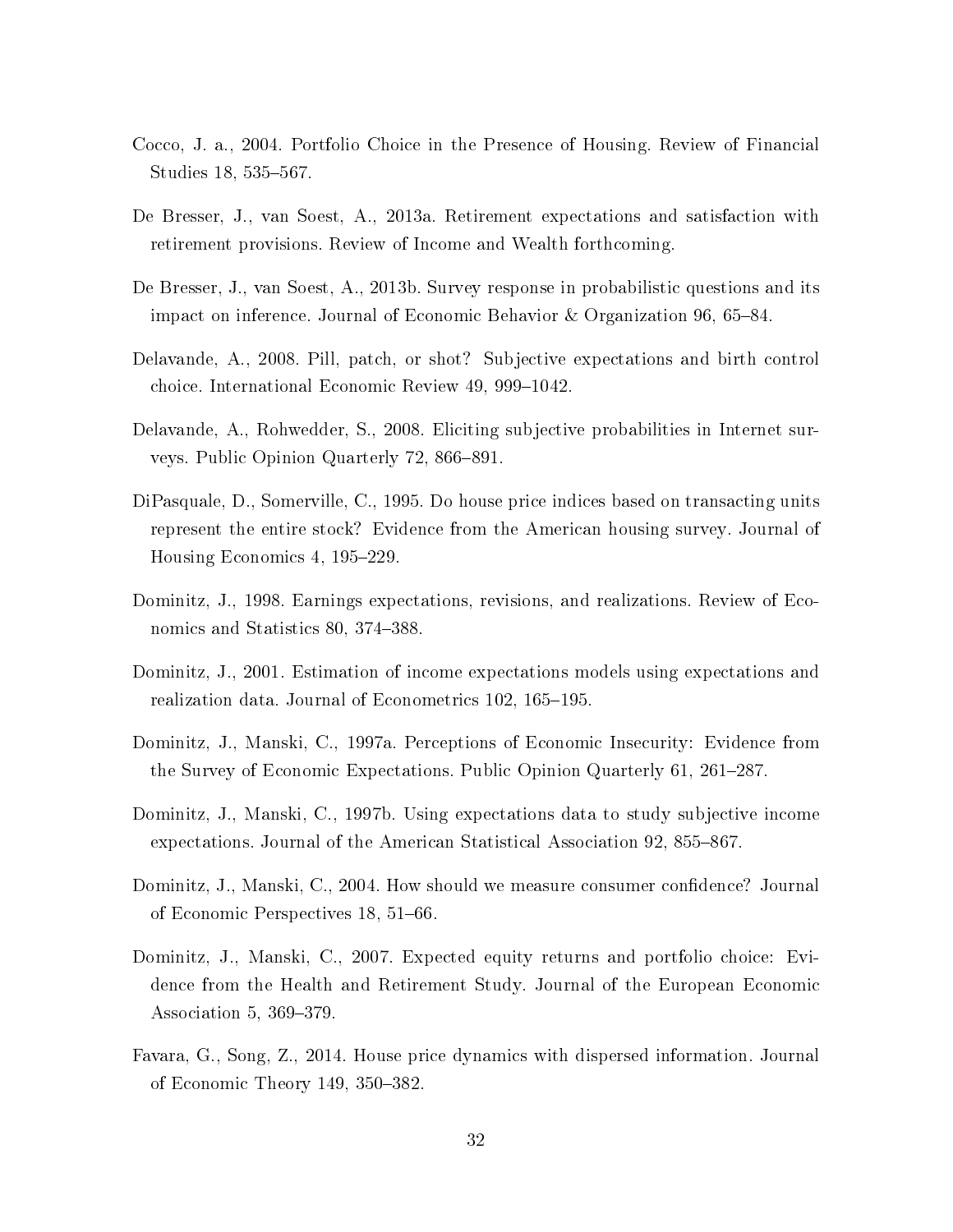- <span id="page-34-12"></span>Gao, A., Lin, Z., Na, C., 2009. Housing market dynamics: Evidence of mean reversion and downward rigidity. Journal of Housing Economics 18, 256–266.
- <span id="page-34-3"></span>Han, L., 2010. The effects of price risk on housing demand: Empirical evidence from us markets. Review of Financial Studies 23, 3889-3928.
- <span id="page-34-6"></span>Head, A., Lloyd-Ellis, H., 2012. Housing liquidity, mobility, and the labour market. Review of Economic Studies 79, 1559-1589.
- <span id="page-34-11"></span>Hudomiet, P., Kézdi, G., Willis, R., 2011. Stock market crash and expectations of American households. Journal of Applied Econometrics 26, 393-415.
- <span id="page-34-1"></span>Hurd, M., 2009. Subjective Probabilities in Household Surveys. Annual Review of Economics 1, 543-562.
- <span id="page-34-0"></span>Hurd, M., McGarry, K., 1995. Evaluation of the subjective probabilities of survival in the Health and Retirement Study. Journal of Human Resources 30, S268–S292.
- <span id="page-34-4"></span>Hurd, M., Rohwedder, S., 2010. Effects of the financial crisis and Great Recession on American households . National Bureau of Ecoonomic Research Working Paper  $#16407.$
- <span id="page-34-8"></span>Hurd, M., van Rooij, M., Winter, J., 2011. Stock market expectations of Dutch households. Journal of Applied Econometrics 26, 416–436.
- <span id="page-34-10"></span>Iacoviello, M., Pavan, M., 2013. Housing and debt over the life cycle and over the business cycle. Journal of Monetary Economics 60, 221–238.
- <span id="page-34-7"></span>Jacobsen, B., Lee, J., Marquering, W., Zhang, C., 2014. Gender differences in optimism and asset allocation. Journal of Economic Behavior & Organization forthcoming.
- <span id="page-34-5"></span>Kaplanski, G., Levy, H., Veld, C., Veld-Merkoulova, Y., 2013. Do happy people make optimistic investors? Journal of Financial and Quantitative Analysis forthcoming.
- <span id="page-34-2"></span>Kiel, K., Carson, R., 1990. An examination of systematic differences in the appreciation of individual housing units. Journal of Real Estate Research 5, 301–318.
- <span id="page-34-9"></span>Li, W., Yao, R., 2007. The life-cycle effects of house price changes. Journal of Money, Credit and Banking 39,  $1375-1409$ .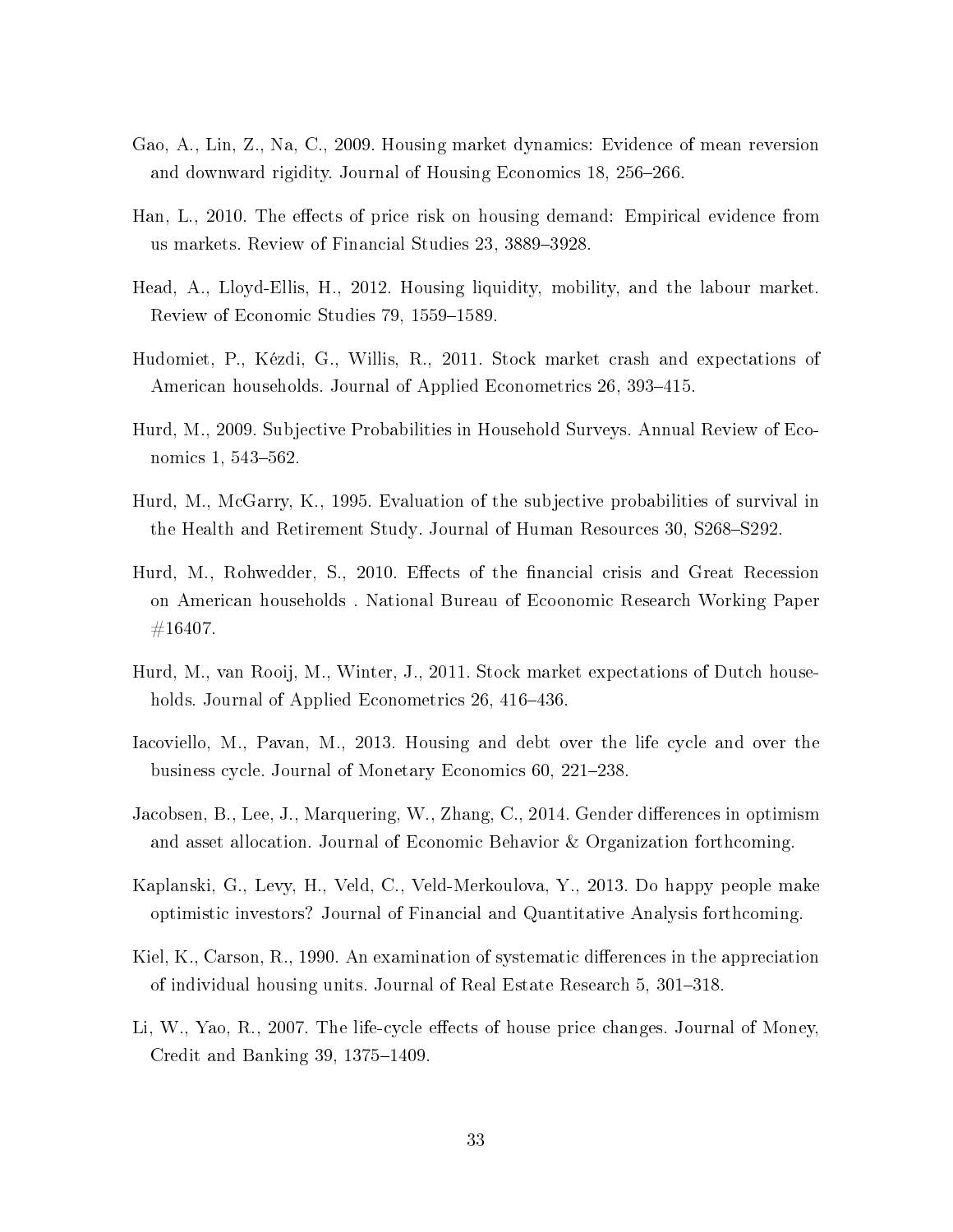- <span id="page-35-7"></span>Lovenheim, M., Mumford, K., 2013. Do family wealth shocks affect fertility choices? Evidence from the housing market. Review of Economics and Statistics 95, 464–475.
- <span id="page-35-10"></span>Malmendier, U., Nagel, S., 2011. Depression babies: Do Macroeconomic experiences affect risk taking? The Quarterly Journal of Economics 126, 373–416.
- <span id="page-35-1"></span>Manski, C., 2004. Measuring expectations. Econometrica 72, 1329–1376.
- <span id="page-35-8"></span>Miller, N., Peng, L., Sklarz, M., 2011. The economic impact of anticipated house price changes: Evidence from home sales. Real Estate Economics 39, 345–378.
- <span id="page-35-11"></span>Nagel, S., 2012. Macroeconomic Experiences and Expectations: A Perspective on the Great Recession? Working paper, Stanford University.
- <span id="page-35-4"></span>Peng, L., Thibodeau, T., 2013. Risk segmentation of American homes: Evidence from Denver. Real Estate Economics 41, 569–599.
- <span id="page-35-5"></span>Piazzesi, M., Schneider, M., 2009. Momentum traders in the housing market: Survey evidence and a search model. American Economic Review 99, 406-411.
- <span id="page-35-2"></span>Pollakowski, H., Stegman, M., Rohe, W., 1991. Rates of return on housing of low-and moderate-income owners. Real Estate Economics 19, 417-425.
- <span id="page-35-3"></span>Seward, A., Delaney, C., Smith, M., 1992. An empirical analysis of housing price appreciation in a market stratied by size and value of the housing stock. Journal of Real Estate Research 7, 195–205.
- <span id="page-35-12"></span>Souleles, N., 2004. Expectations, heterogeneous forecast errors, and consumption: Micro evidence from the Michigan consumer sentiment surveys. Journal of Money, Credit, and Banking  $36, 39-72$ .
- <span id="page-35-0"></span>Stephens Jr, M., 2004. Job loss expectations, realizations, and household consumption behavior. Review of Economics and Statistics 86, 253–269.
- <span id="page-35-9"></span>Van der Klaauw, W., 2012. On the use of expectations data in estimating structural dynamic choice models. Journal of Labor Economics 30, 521–554.
- <span id="page-35-6"></span>Yao, R., 2004. Optimal Consumption and Portfolio Choices with Risky Housing and Borrowing Constraints. Review of Financial Studies 18, 197–239.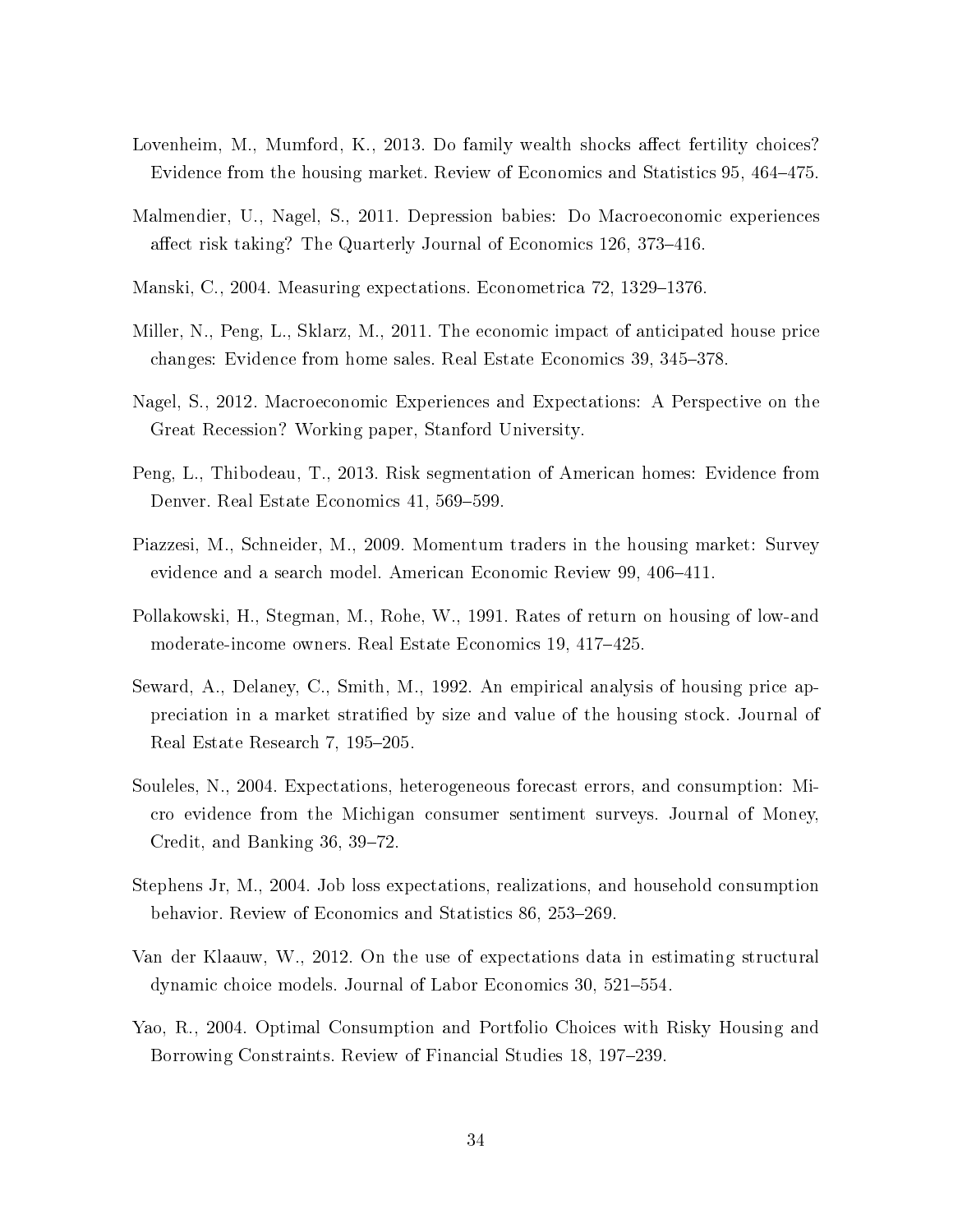#### Appendix: Survey Questions on House price Expectations

#### Rand American Life Panel

If the respondent owns the home in which he lives (answer "yes" to the home ownership question) and is willing to have probability questions, then the following questions are asked in sequence:

#### $Pr(H1>100)$ :

On a scale from 0 percent to 100 percent where 0 means that you think there is no chance and 100 means that you think the event is absolutely sure to happen, what do you think are the chances that by next year at this time your home will be worth more than it is today?

#### $Pr(H5 > 100)$ :

What are the chances that over the next 5 years your home will be worth more than it is today.

#### $Pr(H5>110)$ (If  $Pr(H5>100)>0$ ):

What are the chances that 5 years from now the value of your home will have gone up by more than 10 percent?

#### $Pr(H5>120)$ (If  $Pr(H5>110)>0$ ) :

What are the chances that 5 years from now the value of your home will have gone down by more than 20 percent?

#### $Pr(H5 < 90)$ (If  $Pr(H5 > 100) < 100$ ):

What are the chances that 5 years from now the value of your home will have gone up by more than 10 percent?

#### $Pr(H5 < 80)$ (If  $Pr(H5 > 90) < 100$ ) :

What are the chances that 5 years from now the value of your home will have gone down by more than 20 percent?

#### Michigan Survey of Consumers

From January 2007, the survey started to ask expected percentage chance in house prices. The question on one-year expectation reads: